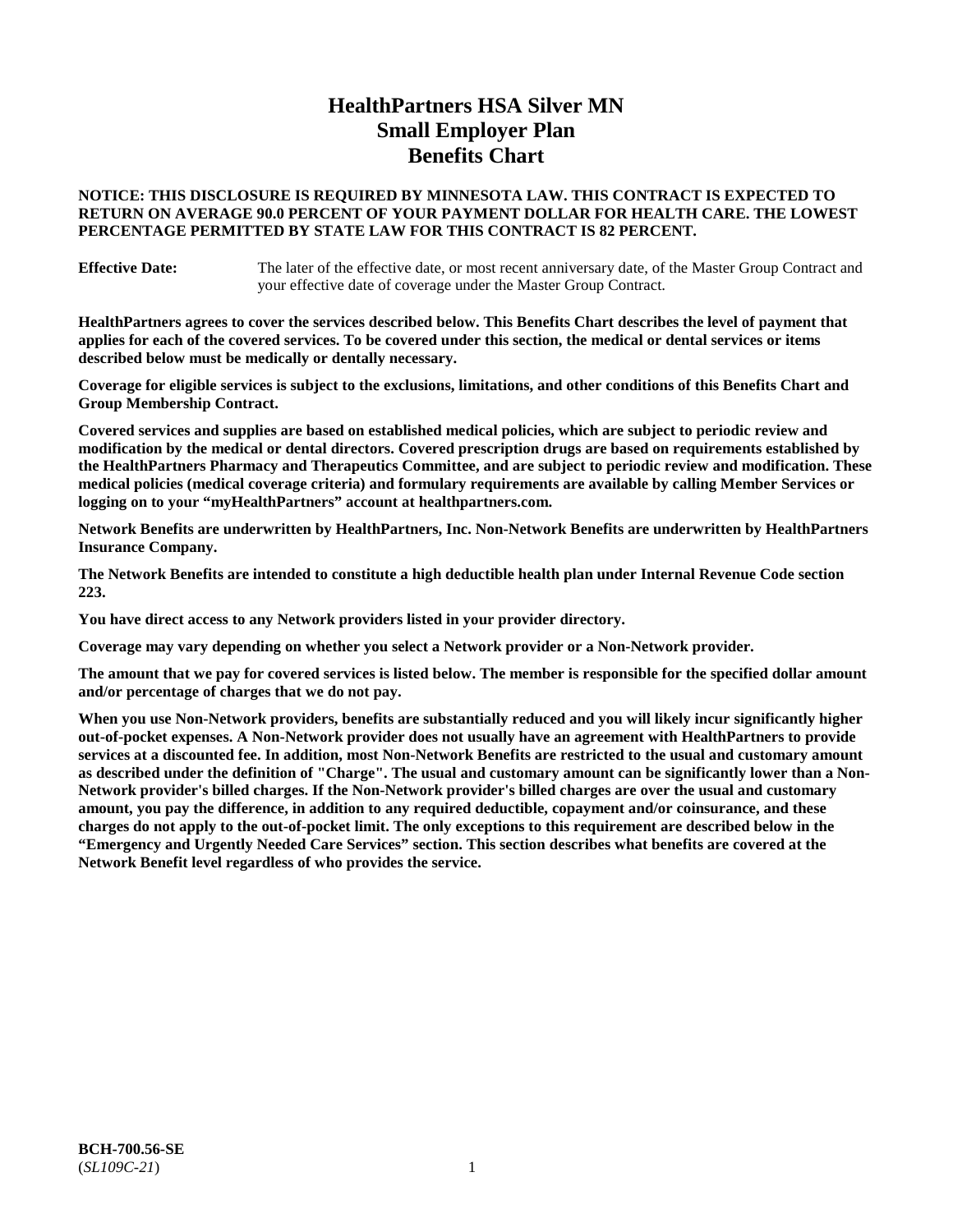# **These definitions apply to this Benefits Chart. They also apply to the Contract.**

| <b>Biosimilar Drugs:</b> | A prescription drug, approved by the Food and Drug Administration (FDA), that the FDA has<br>determined is biosimilar to and interchangeable with a biological brand name drug. Biosimilar<br>drugs are not considered generic drugs and are not covered under the generic drug benefit.                                                                                                                                                                                                                                                                                                                                           |
|--------------------------|------------------------------------------------------------------------------------------------------------------------------------------------------------------------------------------------------------------------------------------------------------------------------------------------------------------------------------------------------------------------------------------------------------------------------------------------------------------------------------------------------------------------------------------------------------------------------------------------------------------------------------|
| <b>Brand Name Drug:</b>  | A prescription drug, approved by the Food and Drug Administration (FDA), that is manufactured,<br>sold, or licensed for sale under a trademark by the pharmaceutical company that originally<br>researched and developed the drug. Brand name drugs have the same active-ingredient formula as<br>the generic version of the drug. However, generic drugs are manufactured and sold by other drug<br>manufacturers and are generally not available until after the patent on the brand name drug has<br>expired. A few brand name drugs may be covered at the generic drug benefit level if this is<br>indicated on the formulary. |
| <b>Calendar Year:</b>    | This is the 12-month period beginning 12:01 A.M. Central Time, on January 1, and ending 12:00<br>A.M. Central Time of the next following December 31.                                                                                                                                                                                                                                                                                                                                                                                                                                                                              |
| <b>Charge:</b>           | For covered services delivered by participating network providers, this is the provider's discounted<br>charge for a given medical/surgical service, procedure or item.                                                                                                                                                                                                                                                                                                                                                                                                                                                            |
|                          | For covered services delivered by non-network providers, a contracted rate may apply if such<br>arrangement is available to HealthPartners.                                                                                                                                                                                                                                                                                                                                                                                                                                                                                        |
|                          | For the Usual and Customary charge for covered services delivered by non-network providers, our<br>payment is calculated using one of the following options to be determined at HealthPartners'<br>discretion: 1) a percentage of the Medicare fee schedule; 2) a comparable schedule if the services<br>is not on the Medicare fee schedule; 3) a commercially reasonable rate for such service.                                                                                                                                                                                                                                  |
|                          | The Usual and Customary Charge is the maximum amount allowed that we consider in the<br>calculation of the payment of charges incurred for certain covered services. You must pay for any<br>charges above the usual and customary charge, and they do not apply to the out-of-pocket limit.                                                                                                                                                                                                                                                                                                                                       |
|                          | A charge is incurred for covered ambulatory medical and surgical services, on the date the service<br>or item is provided. A charge is incurred for covered inpatient services, on the date of admission to<br>a hospital. To be covered, a charge must be incurred on or after the member's effective date and<br>on or before the termination date.                                                                                                                                                                                                                                                                              |
| Copayment/Coinsurance:   | The specified dollar amount, or percentage, of charges incurred for covered services, which we do<br>not pay, but which a member must pay, each time a member receives certain medical services,<br>procedures or items. Our payment for those covered services or items begins after the copayment<br>or coinsurance is satisfied. Covered services or items requiring a copayment or coinsurance are<br>specified in this Benefits Chart.                                                                                                                                                                                        |
|                          | For services provided by a network provider:                                                                                                                                                                                                                                                                                                                                                                                                                                                                                                                                                                                       |
|                          | An amount which is listed as a flat dollar copayment is applied to a network provider's discounted<br>charges for a given service. However, if the network provider's discounted charge for a service or<br>item is less than the flat dollar copayment, you will pay the network provider's discounted charge.<br>An amount which is listed as a percentage of charges or coinsurance is based on the network<br>provider's discounted charges, calculated at the time the claim is processed, which may include an<br>agreed upon fee schedule rate for case rate or withhold arrangements.                                      |
|                          | For services provided by a non-network provider:                                                                                                                                                                                                                                                                                                                                                                                                                                                                                                                                                                                   |
|                          | Any copayment or coinsurance is applied to the lesser of the provider's charges or the usual and<br>customary charge for a service.                                                                                                                                                                                                                                                                                                                                                                                                                                                                                                |
|                          | A copayment or coinsurance is due at the time a service is provided, or when billed by the<br>provider. The copayment or coinsurance applicable for a scheduled visit with a network provider<br>will be collected for each visit, late cancellation and failed appointment. Services may not be<br>withheld for failure to pay a deductible or coinsurance at or prior to the time of service.                                                                                                                                                                                                                                    |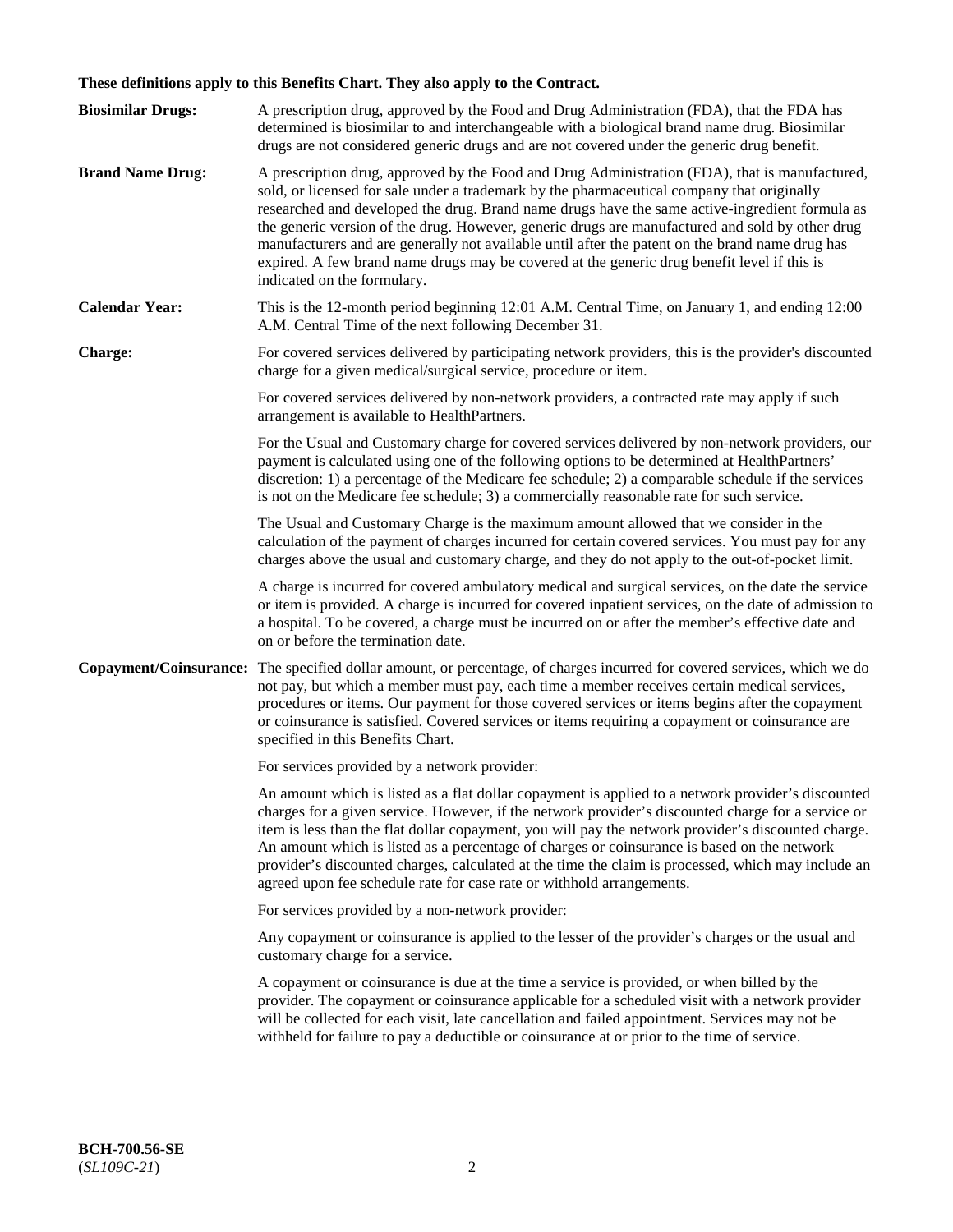| Deductible:       | The specified dollar amount of charges incurred for covered services, which we do not pay, but a<br>member or a family has to pay first in a calendar year. Our payment for those services or items<br>begins after the deductible is satisfied. For network providers, the amount of the charges that apply<br>to the deductible are based on the network provider's discounted charges, calculated at the time<br>the claim is processed, which may include an agreed upon fee schedule rate for case rate or<br>withhold arrangements. For non-network providers, the amount of charges that apply to the<br>deductible are the lesser of the provider's charges or the usual and customary charge for a service.                                                                                                                                                                                                                                                                                                                                                                                                                                                                                                                                             |
|-------------------|------------------------------------------------------------------------------------------------------------------------------------------------------------------------------------------------------------------------------------------------------------------------------------------------------------------------------------------------------------------------------------------------------------------------------------------------------------------------------------------------------------------------------------------------------------------------------------------------------------------------------------------------------------------------------------------------------------------------------------------------------------------------------------------------------------------------------------------------------------------------------------------------------------------------------------------------------------------------------------------------------------------------------------------------------------------------------------------------------------------------------------------------------------------------------------------------------------------------------------------------------------------|
|                   | Any amounts paid or reimbursed by a third party, including but not limited to: point of service<br>rebates, manufacturer coupons, manufacturer debit cards or other forms of direct reimbursement to<br>a member for a product or service, will not apply toward your deductible, to the extent permitted<br>under state and federal law.                                                                                                                                                                                                                                                                                                                                                                                                                                                                                                                                                                                                                                                                                                                                                                                                                                                                                                                        |
|                   | Your plan has an embedded deductible. This means once a member meets the individual<br>deductible, the plan begins paying benefits for that person. If two or more members of the family<br>meet the family deductible, the plan begins paying benefits for all members of the family,<br>regardless of whether each member has met the individual deductible. However, a member may<br>not contribute more than the individual deductible toward the family deductible.                                                                                                                                                                                                                                                                                                                                                                                                                                                                                                                                                                                                                                                                                                                                                                                         |
|                   | All services are subject to the deductible unless otherwise indicated below in this Benefits Chart.                                                                                                                                                                                                                                                                                                                                                                                                                                                                                                                                                                                                                                                                                                                                                                                                                                                                                                                                                                                                                                                                                                                                                              |
| <b>Formulary:</b> | This is a current list, which may be revised from time to time, of formulary prescription drugs,<br>medications, equipment and supplies covered by us as indicated in the Benefits Chart which are<br>covered at the highest benefit level. Some drugs may require prior authorization to be covered as<br>formulary drugs. You may be granted an exception to the formulary that is available to you upon<br>request. These guidelines and procedures include exceptions to the formulary for anti-psychotic<br>prescription drugs prescribed to treat emotional disturbances or mental illness if your health care<br>provider (1) indicates to the dispensing pharmacist, orally or in writing, that the prescription must<br>be dispensed as indicated and (2) certifies in writing to us that the prescribed drug will best treat<br>your condition. Also, you may continue to receive certain non-formulary prescription drugs for<br>diagnosed mental illness or emotional disturbance when our formulary changes or you change<br>health plans for up to one year following the change. We also have written guidelines and<br>procedures for granting formulary exceptions for other drugs that are available to you upon request<br>or on our website. |
|                   | HMO Formulary Exception Process (including antipsychotic drugs). If you are prescribed a<br>drug, we must promptly grant you an exception to our formulary when your health care provider<br>indicates to us that:                                                                                                                                                                                                                                                                                                                                                                                                                                                                                                                                                                                                                                                                                                                                                                                                                                                                                                                                                                                                                                               |
|                   | (1) the formulary drug causes an adverse reaction to the patient;<br>(2) the formulary drug is contraindicated for the patient; or<br>(3) the health care provider demonstrates that the prescription drug must be dispensed as written<br>to provide maximum medical benefit to the patient.                                                                                                                                                                                                                                                                                                                                                                                                                                                                                                                                                                                                                                                                                                                                                                                                                                                                                                                                                                    |
|                   | The formulary, and information on drugs that require authorization, are available by calling<br>Member Services or logging on to your "myHealthPartners" account at healthpartners.com.                                                                                                                                                                                                                                                                                                                                                                                                                                                                                                                                                                                                                                                                                                                                                                                                                                                                                                                                                                                                                                                                          |
|                   | Formulary Changes. The formulary may change throughout the year. If you are affected by a<br>formulary change, you will receive at least 30 days' advanced notice of that change, and you<br>may request a formulary exception.                                                                                                                                                                                                                                                                                                                                                                                                                                                                                                                                                                                                                                                                                                                                                                                                                                                                                                                                                                                                                                  |
|                   |                                                                                                                                                                                                                                                                                                                                                                                                                                                                                                                                                                                                                                                                                                                                                                                                                                                                                                                                                                                                                                                                                                                                                                                                                                                                  |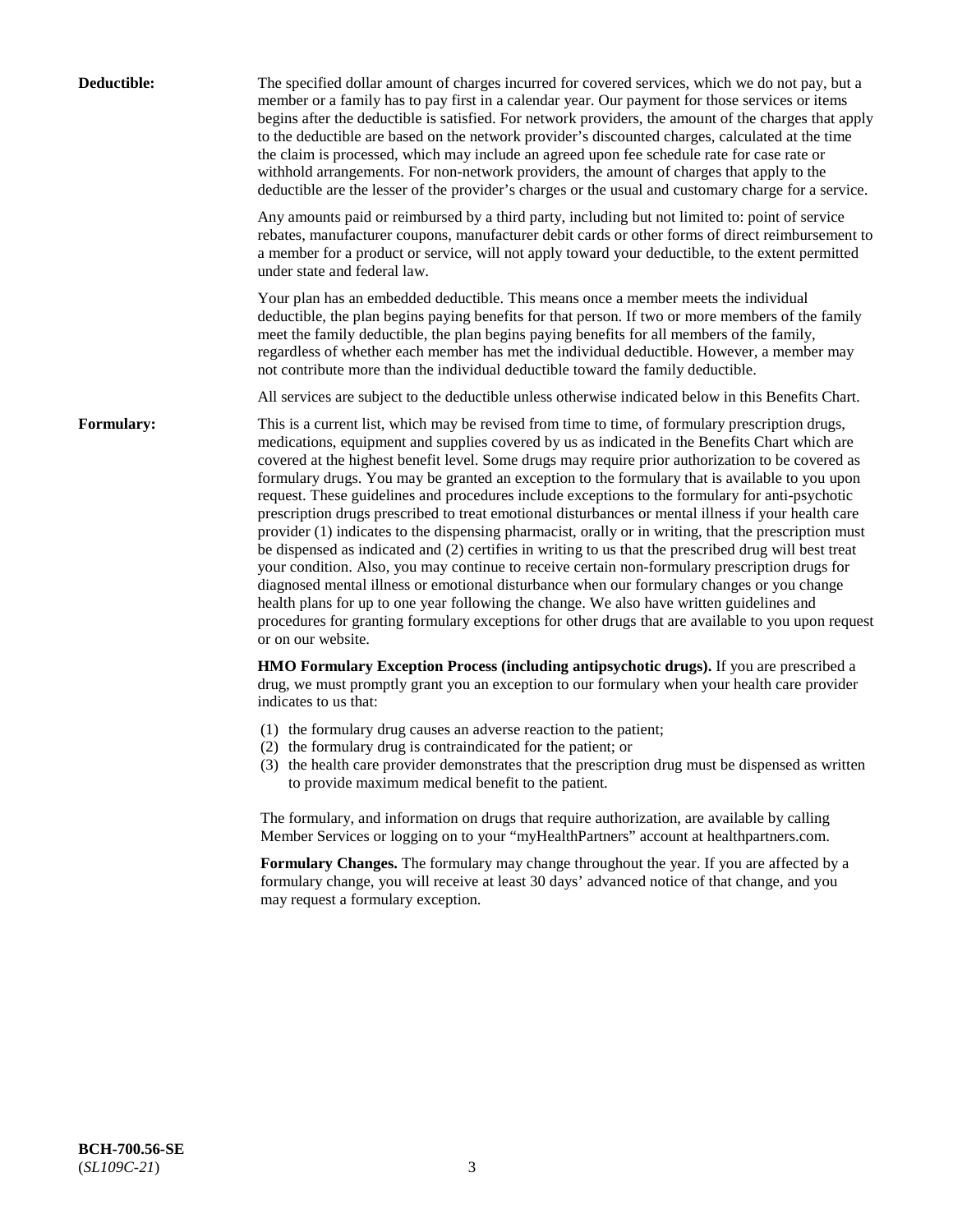## **Federal Formulary Exception Process:**

If you are prescribed a drug that is not included on the formulary and your plan does not cover nonformulary drugs, you, your designee or your prescribing physician may request a review through our formulary exception process, which includes external review. This process is described below.

- **1. Standard Exception Request.** If your provider prescribes a drug that is not on our formulary, you may submit a standard exception request. If you, your designee or your prescribing provider submit a standard exception request, we must make our coverage determination and notify you within 72 hours of our receipt of the request. If we grant the exception to cover the drug, we are required to cover the drug for the duration of the prescription, including refills.
- **2. Expedited Exception Request.** If your provider prescribes a drug that is not on our formulary, you may submit an expedited exception request if there are exigent circumstances. Exigent circumstances exist when you are suffering from a health condition that may seriously jeopardize your life, health, or ability to regain maximum function or when you are undergoing a current course using a nonformulary drug. If you, your designee or your prescribing provider submit an expedited exception request, we must make our coverage determination and notify you within 24 hours of our receipt of the request. If we grant the exception to cover the drug, we are required to cover the drug for the duration of the prescription, including refills. If we grant an exception based on exigent circumstances, we must cover the drug for the duration of the exigency.
- **3. Federal External Review Exception Request.** If coverage of a drug is denied after an exception request review under items 1. or 2. above, you, your designee, or your prescribing provider may request an external review exception request. If the initial request was a standard exception request, we must notify you or your designee and the prescribing provider of the coverage determination within 72 hours of our receipt of your request for external review. If the initial request was an expedited exception request, we must notify you or your designee and the prescribing provider of the coverage determination within 24 hours our receipt of your request for external review. If you are granted an exception after the external review exception request, we are required to cover the drug for the duration of the prescription, if the initial request was a standard exception request. If the initial request was an expedited exception request, we must provide coverage for the duration of the exigency.
- **4. State External Review Request.** If coverage of the drug is denied after a federal external review exception request under item 3. above, you may request an external review under the "Disputes and Complaints" section, "External Complaints Procedures" in the Group Membership Contract.
- **Generic Drug:** A prescription drug, approved by the Food and Drug Administration (FDA) that the FDA has determined is comparable to a brand name drug product in dosage form, strength, route of administration, quality, intended use and documented bioequivalence. Generally, generic drugs cost less than brand name drugs. Some brand name drugs may be covered at the generic drug benefit level if this is indicated on the formulary.
- **Non-Formulary Drug:** This is a prescription drug approved by the Food and Drug Administration (FDA) that is not on the formulary, is medically necessary and is not investigative or otherwise excluded under this Benefits Chart.
- **Out-of-Pocket Expenses:** You pay the specified copayments/coinsurance and deductibles applicable for particular services, subject to the out-of-pocket limit described below. These amounts are in addition to the monthly enrollment payments.
- **Out-of-Pocket Limit:** You pay the copayments/coinsurance and deductibles for covered services, to the individual or family out-of-pocket limit. Thereafter we cover 100% of the charges incurred for all other covered services, for the rest of the calendar year. You pay amounts greater than the out-of-pocket limit if you exceed any visit or day limits.

Non-Network Benefits above the usual and customary charge (see definition of charge above) do not apply to the out-of-pocket limit.

Non-Network benefits for transplant surgery do not apply to the out-of-pocket limit.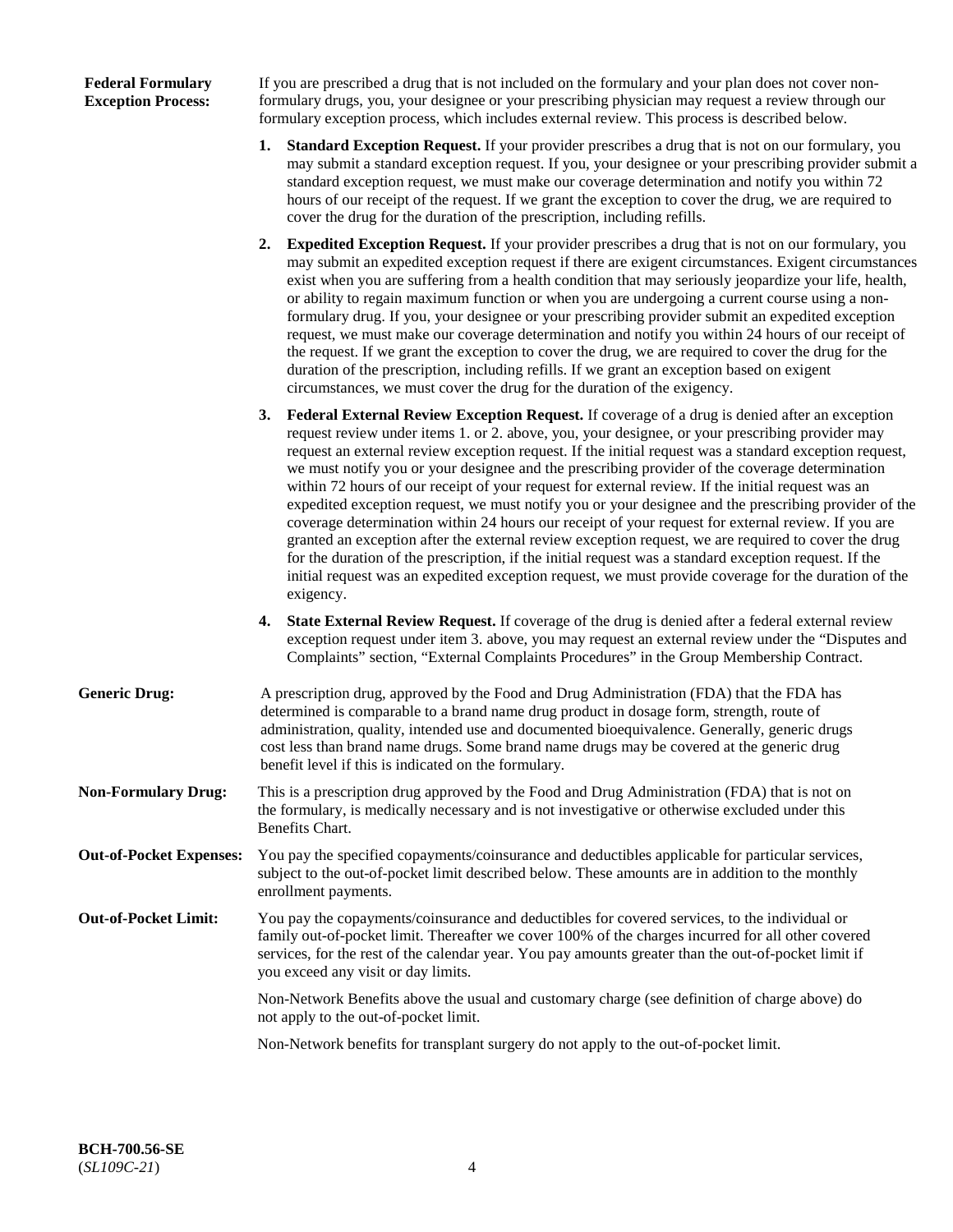|                              | Any amounts paid or reimbursed by a third party, including but not limited to: point of service<br>rebates, manufacturer coupons, manufacturer debit cards or other forms of direct reimbursement to<br>a member for a product or service, will not apply as an out of pocket expense, to the extent<br>permitted under state and federal law.                                                                                                                                                                                                                                                                                                                                                                   |
|------------------------------|------------------------------------------------------------------------------------------------------------------------------------------------------------------------------------------------------------------------------------------------------------------------------------------------------------------------------------------------------------------------------------------------------------------------------------------------------------------------------------------------------------------------------------------------------------------------------------------------------------------------------------------------------------------------------------------------------------------|
|                              | You are responsible to keep track of the out-of-pocket expenses. Contact our Member Services<br>department for assistance in determining the amount paid by the enrollee for specific eligible<br>services received. Claims for reimbursement under the out-of-pocket limit provisions are subject<br>to the same time limits and provisions described under the "Claims Provisions" section of the<br>Contract.                                                                                                                                                                                                                                                                                                 |
| <b>Preventive Drug List:</b> | The Preventive Drug List specifies certain drugs and certain diabetic supplies that are eligible to<br>be covered without being subject to your deductible under federal HSA rules. This is a current list,<br>which may be revised from time to time, of certain formulary preventive prescription drugs and<br>certain diabetic supplies, covered under the Plan as indicated in the Benefits Chart. This list does<br>not include preventive drugs that we are required to cover at 100%, not subject to your deductible,<br>under the ACA preventive guidelines. The Preventive Drug List is available by logging onto your<br>"myHealthPartners account athealthpartners.com or by calling Member Services. |
| <b>Specialty Drug List:</b>  | This is a current list, which may be revised from time to time, of prescription drugs, medications,<br>equipment and supplies, which are typically bio-pharmaceuticals. The purpose of a specialty drug<br>list is to facilitate enhanced monitoring of complex therapies used to treat specific conditions.<br>Specialty drugs are covered by us as indicated in this Benefits Chart. The specialty drug list is<br>available by calling Member Services or logging on to your "myHealthPartners" account at<br>healthpartners.com                                                                                                                                                                              |
| virtuwell:                   | This is an online service that you may use to receive a diagnosis and treatment for certain routine<br>conditions, such as a cold and flu, ear pain and sinus infections. You may access the virtuwell<br>website at virtuwell.com.                                                                                                                                                                                                                                                                                                                                                                                                                                                                              |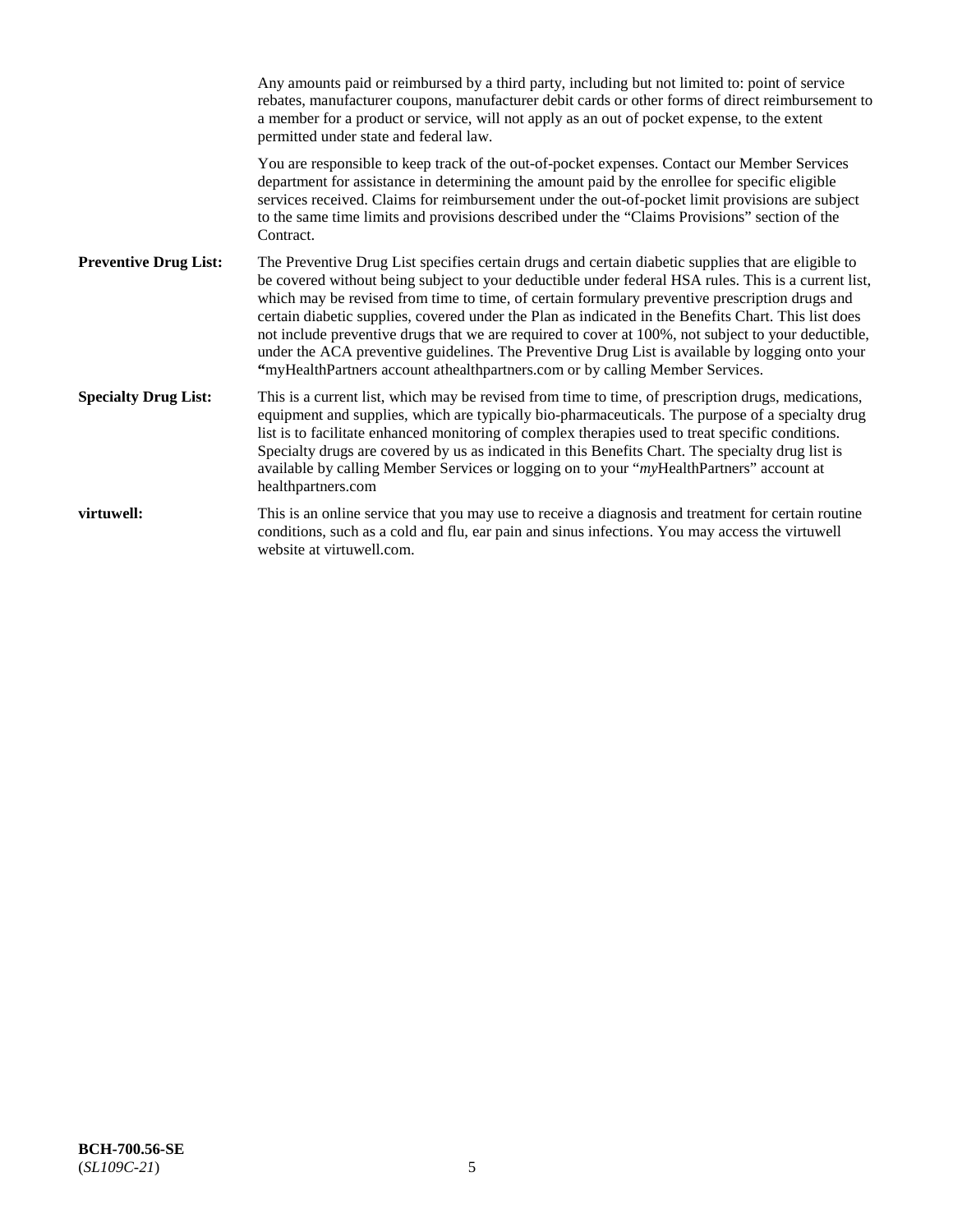## **DEDUCTIBLES AND OUT-OF-POCKET LIMITS**

### **Individual Calendar Year Deductible**

| <b>Network Benefits</b> | <b>Non-Network Benefits</b> |
|-------------------------|-----------------------------|
| \$5,500                 | \$10,000                    |

## **Family Calendar Year Deductible**

| <b>Network Benefits</b> | <b>Non-Network Benefits</b> |
|-------------------------|-----------------------------|
| \$11,000                | \$20,000                    |

Separate deductibles must be satisfied under the Network Benefits and Non-Network Benefits.

Your plan has an embedded deductible. This means once a member meets the individual deductible, the plan begins paying benefits for that person. If two or more members of the family meet the family deductible, the plan begins paying benefits for all members of the family, regardless of whether each member has met the individual deductible. However, a member may not contribute more than the individual deductible toward the family deductible.

Any amounts paid or reimbursed by a third party, including but not limited to: point of service rebates, manufacturer coupons, debit cards or other forms of direct reimbursement to a member for a product or service, will not apply toward your deductible, to the extent permitted under state and federal law.

#### **Individual Calendar Year Out-of-Pocket Limit**

| <b>Network Benefits</b> | <b>Non-Network Benefits</b> |
|-------------------------|-----------------------------|
| \$6,900                 | \$30,000                    |

#### **Family Calendar Year Out-of-Pocket Limit**

| <b>Network Benefits</b> | Non-Network Benefits |
|-------------------------|----------------------|
| \$13,800                | \$60,000             |

Separate Out-of-Pocket Limits must be satisfied under the Network Benefits and Non-Network Benefits.

Non-Network Benefits above the usual and customary charge will not apply toward the individual or family out-of-pocket limit.

Any amounts paid or reimbursed by a third party, including but not limited to: point of service rebates, manufacturer coupons, manufacturer debit cards or other forms of direct reimbursement to a member for a product or service, will not apply as an out of pocket expense, to the extent permitted under state and federal law.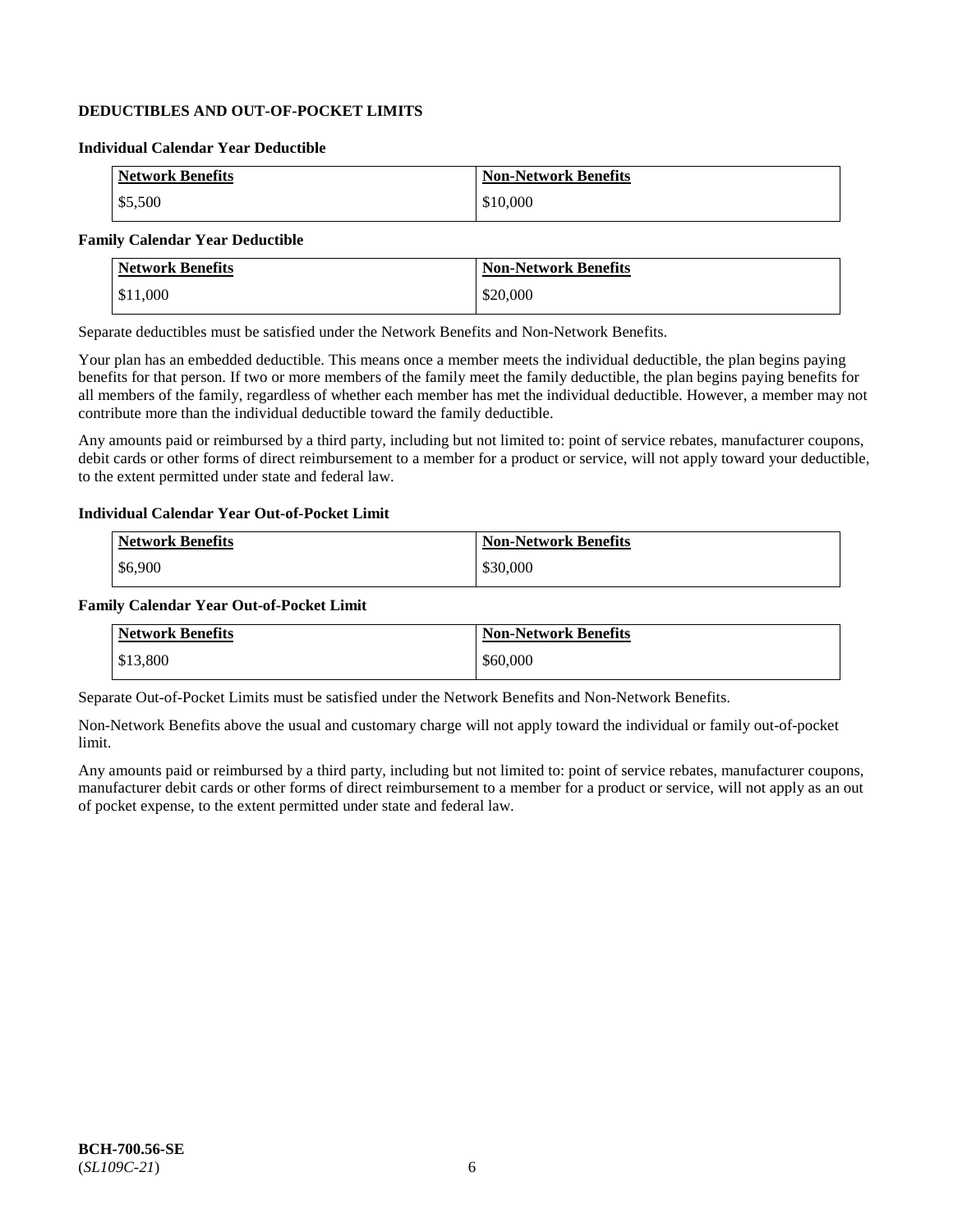## **AMBULANCE AND MEDICAL TRANSPORTATION**

## **Covered Services:**

We cover ambulance and medical transportation for medical emergencies and as shown below.

We also cover medically necessary, non-emergency medical transportation if it meets our medical coverage criteria.

Covered services and supplies are based on established medical policies, which are subject to periodic review and modification by the medical or dental directors. These medical policies (medical coverage criteria) and applicable prior authorization requirements are available by calling Member Services or logging on to your "myHealthPartners" account at [healthpartners.com.](https://www.healthpartners.com/hp/index.html)

## **Ambulance and medical transportation for medical emergencies (other than non-emergency fixed wing air ambulance transportation)**

| Network Benefits             | <b>Non-Network Benefits</b> |
|------------------------------|-----------------------------|
| 70% of the charges incurred. | See Network Benefits.       |

## **Non-emergency fixed wing air ambulance transportation**

| <b>Network Benefits</b>      | <b>Non-Network Benefits</b>  |
|------------------------------|------------------------------|
| 70% of the charges incurred. | 50% of the charges incurred. |

## **Not Covered:**

See "Services Not Covered" in the Group Membership Contract.

## **BEHAVIORAL HEALTH SERVICES**

## **Covered Services:**

Covered services are based on established medical policies, which are subject to periodic review and modification by the medical directors. These medical policies (medical coverage criteria) are available by calling Member Services or logging on to your "*my*HealthPartners" account at [healthpartners.com.](http://www.healthpartners.com/)

You have rights to parity in mental health and substance use disorder treatment as required by the federal Mental Health Parity and Addiction Equity Act and Minnesota Statutes, section 62Q.47. These laws require:

- That mental health and substance abuse services be covered on the same basis as medical services;
- That cost-sharing for mental health and substance abuse services can be no more restrictive than cost-sharing for similar medical services;
- That treatment restrictions and limitation such as prior authorization and medical necessity can be no more restrictive than for similar medical services;
- That if enrollees have concerns they can call Member Services, file a complaint with HealthPartners, or file a complaint with the Minnesota Department of Health.

## **Mental Health Services**

We cover services for: mental health diagnoses as described in the Diagnostic and Statistical Manual of Mental Disorders – Fifth Edition (DSM-5) (most recent edition) that lead to significant disruption of function in the member's life.

We also provide coverage for mental health treatment ordered by a Minnesota court under a valid court order that is issued on the basis of a behavioral care evaluation performed by a licensed psychiatrist or doctoral level licensed psychologist, which includes a diagnosis and an individual treatment plan for care in the most appropriate, least restrictive environment. We must be given a copy of the court order and the behavioral care evaluation, and the service must be a covered benefit under this plan, and the service must be provided by a network provider, or other provider as required by law. We cover the evaluation upon which the court order was based if it was provided by a network provider. We also provide coverage for the initial mental health evaluation of a child, regardless of whether that evaluation leads to a court order for treatment, if the evaluation is ordered by a Minnesota juvenile court.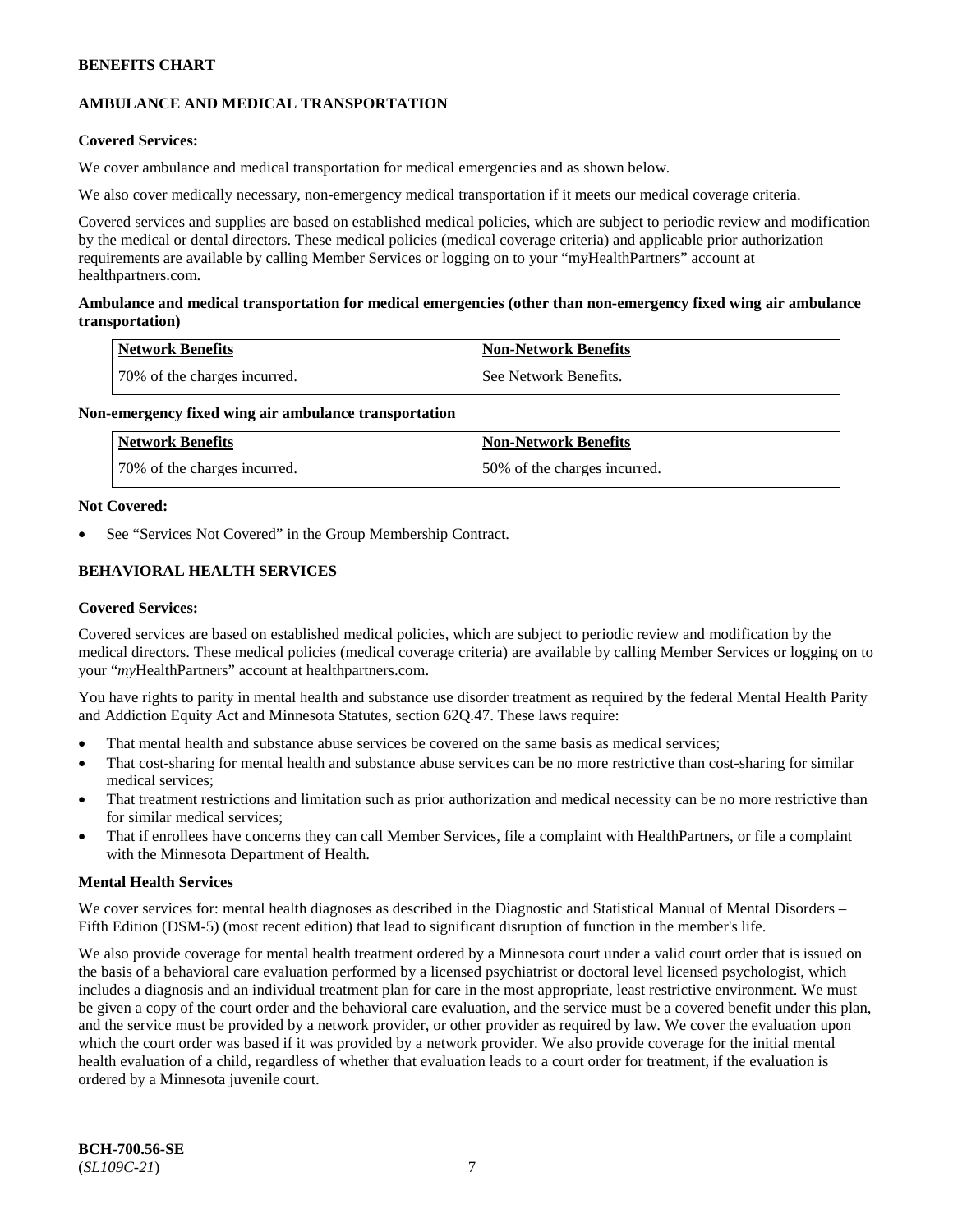**Outpatient Services, including intensive outpatient and day treatment:** We cover medically necessary outpatient professional mental health services for evaluation, crisis intervention, and treatment of mental health disorders.

A comprehensive diagnostic assessment will be made of each patient as the basis for a determination by a mental health professional, concerning the appropriate treatment and the extent of services required.

Outpatient services we cover for a diagnosed mental health condition include the following:

- Individual, group, family, and multi-family therapy;
- Medication management provided by a physician, certified nurse practitioner, or physician's assistant;
- Psychological testing services for the purposes of determining the differential diagnoses and treatment planning for patients currently receiving behavioral health services;
- Day treatment and intensive outpatient services in a licensed program;
- Partial hospitalization services in a licensed hospital or community mental health center;
- Psychotherapy and nursing services provided in the home if authorized by us; and
- Treatment for gender dysphoria that meets medical coverage criteria.

| <b>Network Benefits</b>      | <b>Non-Network Benefits</b>  |
|------------------------------|------------------------------|
| 70% of the charges incurred. | 50% of the charges incurred. |

#### **Group Therapy**

| Network Benefits             | <b>Non-Network Benefits</b>  |
|------------------------------|------------------------------|
| 70% of the charges incurred. | 50% of the charges incurred. |

**Inpatient Services, including psychiatric residential treatment:** We cover medically necessary inpatient services in a hospital and professional services for treatment of mental health disorders. Medical stabilization is covered under inpatient hospital services in the "Hospital and Skilled Nursing Facility Services" section.

We also cover medically necessary psychiatric residential treatment for adults and emotionally disabled children as diagnosed by a physician. This care must be authorized by us and provided by a hospital or residential behavioral health treatment facility licensed by the local state or Health and Human Services Department. Services not covered under this benefit include shelter services, correctional services, detention services, transitional services, group residential services, foster care services and wilderness programs.

| Network Benefits             | <b>Non-Network Benefits</b>  |
|------------------------------|------------------------------|
| 70% of the charges incurred. | 50% of the charges incurred. |

## **Chemical Health Services**

We cover medically necessary services for assessments by a licensed alcohol and drug counselor and treatment of Substance-Related Disorders as defined in the latest edition of the DSM-5.

**Outpatient Services, including intensive outpatient and day treatment services:** We cover medically necessary outpatient professional services for the diagnosis and treatment of chemical dependency. Chemical dependency treatment programs must be licensed by the applicable state agency.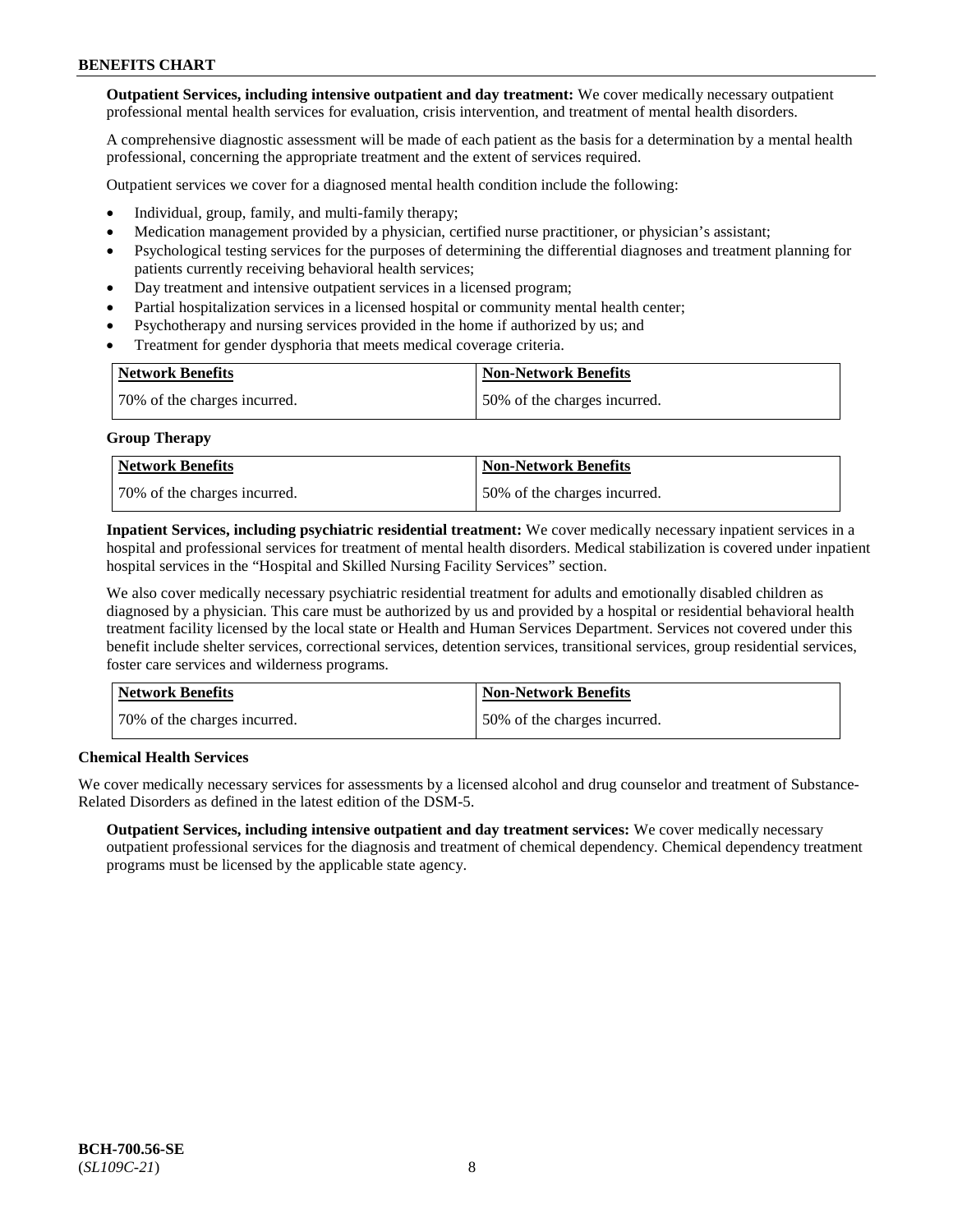Outpatient services we cover for a diagnosed chemical dependency condition include the following:

- Individual, group, family, and multi-family therapy provided in an office setting;
- Opiate replacement therapy including methadone and buprenorphine treatment; and
- Day treatment and intensive outpatient services in a licensed program.

| Network Benefits             | <b>Non-Network Benefits</b>  |
|------------------------------|------------------------------|
| 70% of the charges incurred. | 50% of the charges incurred. |

**Inpatient Services:** We cover medically necessary inpatient services in a hospital or primary residential treatment in a licensed chemical health treatment center. Primary residential treatment is an intensive residential treatment program of limited duration, typically 30 days or less.

We cover services provided in a hospital that is licensed by the local state and accredited by Medicare.

**Detoxification Services.** We cover detoxification services in a hospital or community detoxification facility if it is licensed by the local Health and Human Services Department.

| <b>Network Benefits</b>      | Non-Network Benefits         |
|------------------------------|------------------------------|
| 70% of the charges incurred. | 50% of the charges incurred. |

### **Not Covered:**

See "Services Not Covered" in the Group Membership Contract.

## **CHIROPRACTIC SERVICES**

### **Covered Services:**

We cover chiropractic services for rehabilitative care, provided to diagnose and treat acute neuromusculo-skeletal conditions.

Massage therapy which is performed in conjunction with other treatment/modalities by a chiropractor, is part of a prescribed treatment plan and is not billed separately is covered.

| <b>Network Benefits</b>      | <b>Non-Network Benefits</b>           |
|------------------------------|---------------------------------------|
| 70% of the charges incurred. | 50% of the charges incurred.          |
|                              | Limit of 20 visits per calendar year. |

## **Not Covered:**

- Massage therapy for the purpose of comfort or convenience of the member.
- See "Services Not Covered" in the Group Membership Contract.

## **CLINICAL TRIALS**

## **Covered Services:**

We cover certain routine services if you participate in a Phase I, Phase II, Phase III or Phase IV clinical trial that is conducted in relation to the prevention, detection, or treatment of cancer or other life-threatening disease or condition as defined in the Affordable Care Act. We cover routine patient costs for services that would be eligible under this Benefits Chart if the service was provided outside of a clinical trial.

| <b>Network Benefits</b>                                                                                                                                                                                | <b>Non-Network Benefits</b>                                                                                                                                                                                |
|--------------------------------------------------------------------------------------------------------------------------------------------------------------------------------------------------------|------------------------------------------------------------------------------------------------------------------------------------------------------------------------------------------------------------|
| Coverage level is same as corresponding Network<br>Benefit, depending on type of service provided such as<br>Office Visits for Illness or Injury, Inpatient or<br><b>Outpatient Hospital Services.</b> | Coverage level is same as corresponding Non-Network<br>Benefit, depending on type of service provided such as<br>Office Visits for Illness or Injury, Inpatient or<br><b>Outpatient Hospital Services.</b> |
|                                                                                                                                                                                                        |                                                                                                                                                                                                            |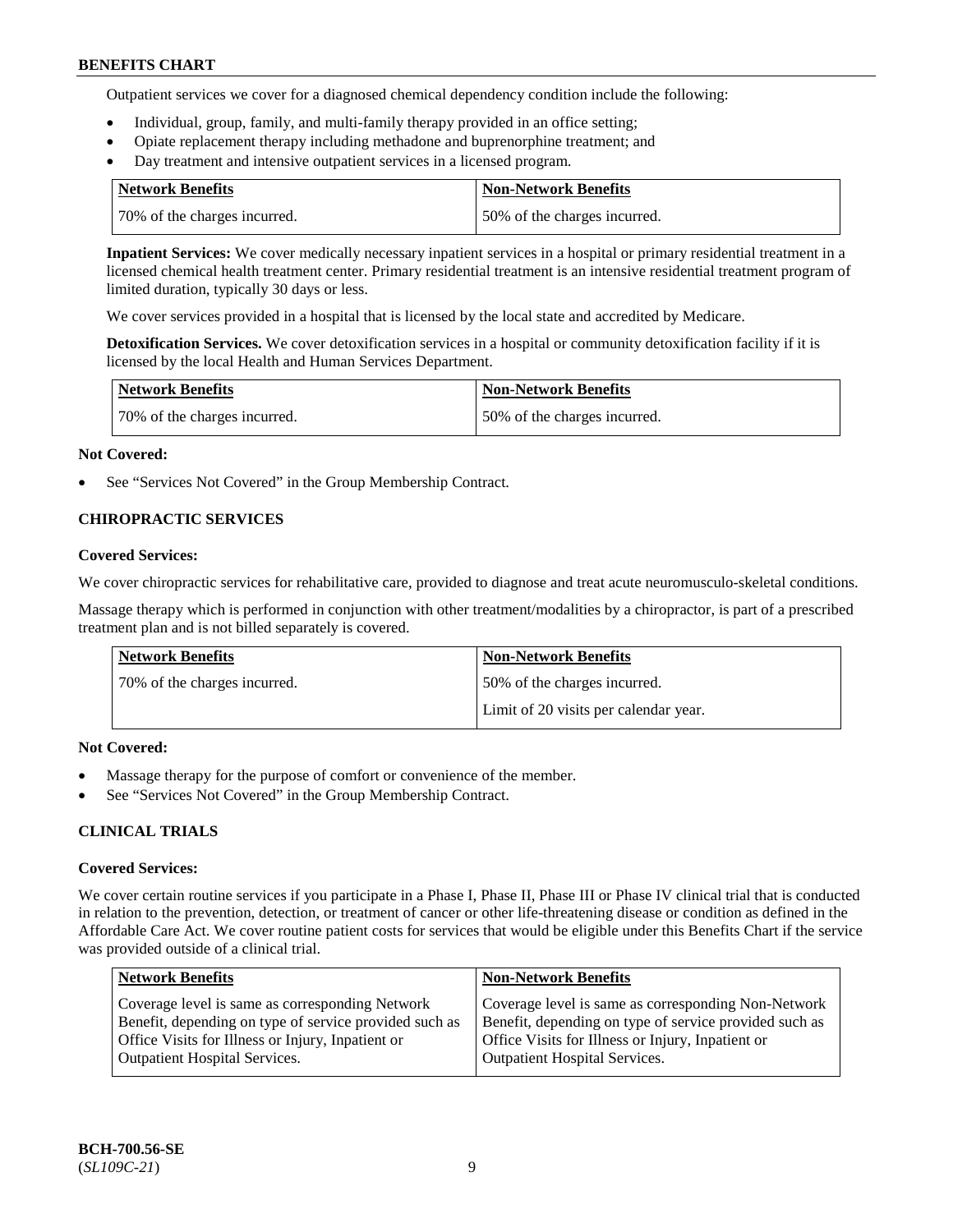## **Not Covered:**

- The investigative item, device or service itself.
- Items or services that are provided solely to satisfy data collection and analysis needs and that are not used in the direct clinical management of the patient.
- A service that is clearly inconsistent with widely accepted and established standards of care for a particular diagnosis.
- See "Services Not Covered" in the Group Membership Contract.

## **DENTAL SERVICES**

## **Covered Services:**

We cover services as described below.

**Accidental Dental Services:** We cover dentally necessary services to treat and restore damage done to sound, natural, unrestored teeth as a result of an accidental injury. Coverage is for damage caused by external trauma to face and mouth only, not for cracked or broken teeth which result from biting or chewing. We cover restorations, root canals, crowns and replacement of teeth lost that are directly related to the accident in which the member was involved. We cover initial exams, xrays, and palliative treatment including extractions, and other oral surgical procedures directly related to the accident. Subsequent treatment must be initiated within the specified time-frame and must be directly related to the accident. We do not cover restoration and replacement of teeth that are not "sound and natural" at the time of the accident.

Full mouth rehabilitation to correct occlusion (bite) and malocclusion (misaligned teeth not due to the accident) are not covered.

When an implant-supported dental prosthetic treatment is pursued, the accidental dental benefit will be applied to the prosthetic procedure. Benefits are limited to the amount that would be paid toward the placement of a removable dental prosthetic appliance that could be used in the absence of implant treatment. Care must be provided or pre-authorized by a HealthPartners dentist.

| Network Benefits             | <b>Non-Network Benefits</b>  |
|------------------------------|------------------------------|
| 70% of the charges incurred. | 50% of the charges incurred. |

For all accidental dental services, treatment and/or restoration must be initiated within six months of the date of the injury. Coverage is limited to the initial course of treatment and/or initial restoration. Services must be provided within twenty-four months of the date of injury to be covered.

## **Medical Referral Dental Services**

**Medically Necessary Outpatient Dental Services:** We cover medically necessary outpatient dental services. Coverage is limited to dental services required for treatment of an underlying medical condition, e.g., removal of teeth to complete radiation treatment for cancer of the jaw, cysts and lesions.

| Network Benefits             | Non-Network Benefits         |
|------------------------------|------------------------------|
| 70% of the charges incurred. | 50% of the charges incurred. |

**Medically Necessary Hospitalization and Anesthesia for Dental Care:** We cover medically necessary hospitalization for dental care. This is limited to charges incurred by a member who: (1) is a child under age  $5$ ; (2) is severely disabled; (3) has a medical condition and requires hospitalization or general anesthesia for dental care treatment; or (4) is a child between age 5 and 12 and care in dental offices has been attempted unsuccessfully and usual methods of behavior modification have not been successful, or when extensive amounts of restorative care, exceeding four appointments, are required. Coverage is limited to facility and anesthesia charges. Oral surgeon/dentist professional fees are not covered.

| Network Benefits             | <b>Non-Network Benefits</b>  |
|------------------------------|------------------------------|
| 70% of the charges incurred. | 50% of the charges incurred. |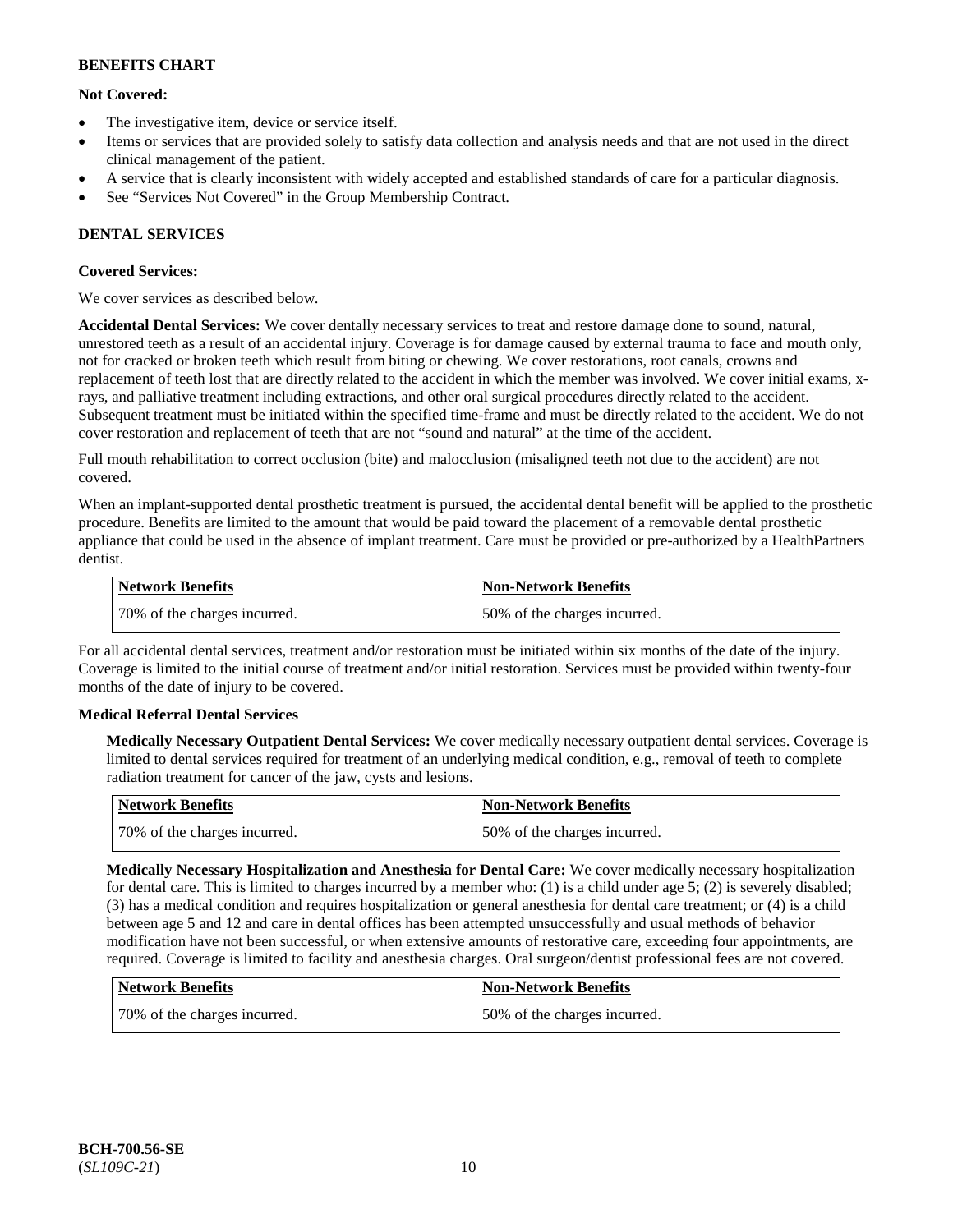**Medical Complications of Dental Care:** We cover medical complications of dental care. Treatment must be medically necessary care and related to medical complications of non-covered dental care, including complications of the head, neck, or substructures.

| Network Benefits             | <b>Non-Network Benefits</b>  |
|------------------------------|------------------------------|
| 70% of the charges incurred. | 50% of the charges incurred. |

**Oral Surgery**: We cover oral surgery. Coverage is limited to treatment of medical conditions requiring oral surgery, such as treatment of oral neoplasm, non-dental cysts, fracture of the jaws, trauma of the mouth and jaws.

| <b>Network Benefits</b>      | <b>Non-Network Benefits</b>  |
|------------------------------|------------------------------|
| 70% of the charges incurred. | 50% of the charges incurred. |

**Treatment of Cleft Lip and Cleft Palate:** We cover treatment of cleft lip and cleft palate of a dependent child to age 26, including orthodontic treatment and oral surgery directly related to the cleft. Benefits are limited to inpatient or outpatient expenses arising from medical and dental treatment that was scheduled or initiated prior to the dependent turning age 19. Dental services that are not required for the treatment of cleft lip or cleft palate are not covered. If a dependent child covered under this Contract is also covered under a dental plan which includes orthodontic services, that dental plan shall be considered primary for the necessary orthodontic services. Oral appliances are subject to the same copayment, conditions and limitations as durable medical equipment.

| <b>Network Benefits</b>      | <b>Non-Network Benefits</b>  |
|------------------------------|------------------------------|
| 70% of the charges incurred. | 50% of the charges incurred. |

**Treatment of Temporomandibular Disorder (TMD) and Craniomandibular Disorder (CMD):** We cover surgical and non-surgical treatment of temporomandibular disorder (TMD) and craniomandibular disorder (CMD), which is medically necessary care. Dental services which are not required to directly treat TMD or CMD are not covered.

| <b>Network Benefits</b>      | <b>Non-Network Benefits</b>  |
|------------------------------|------------------------------|
| 70% of the charges incurred. | 50% of the charges incurred. |

## **Not Covered:**

- Dental treatment, procedures or services not listed in this Benefits Chart.
- Accident related dental services if treatment is (1) provided to teeth which are not sound and natural, (2) to teeth which have been restored, (3) initiated beyond six months from the date of the injury, (4) received beyond the initial treatment or restoration or (5) received beyond twenty-four months from the date of injury.
- Oral surgery to remove wisdom teeth.
- Orthognathic treatment or procedures and all related services, unless it is required to treat TMD or CMD and it meets our medical coverage criteria.
- See "Services Not Covered" in the Group Membership Contract.

## **DIAGNOSTIC IMAGING SERVICES**

#### **Covered Services:**

We cover diagnostic imaging, when ordered by a provider and provided in a clinic or outpatient hospital facility.

For Network Benefits, non-emergent, scheduled outpatient Magnetic Resonance Imaging (MRI) and Computed Tomography (CT) must be provided at a designated facility. Your physician or facility will obtain or verify prior authorization for these services with HealthPartners, as needed.

We cover services provided in a clinic or outpatient hospital facility (to see the benefit level for inpatient hospital or skilled nursing facility services, see benefits under Inpatient Hospital and Skilled Nursing Facility Services).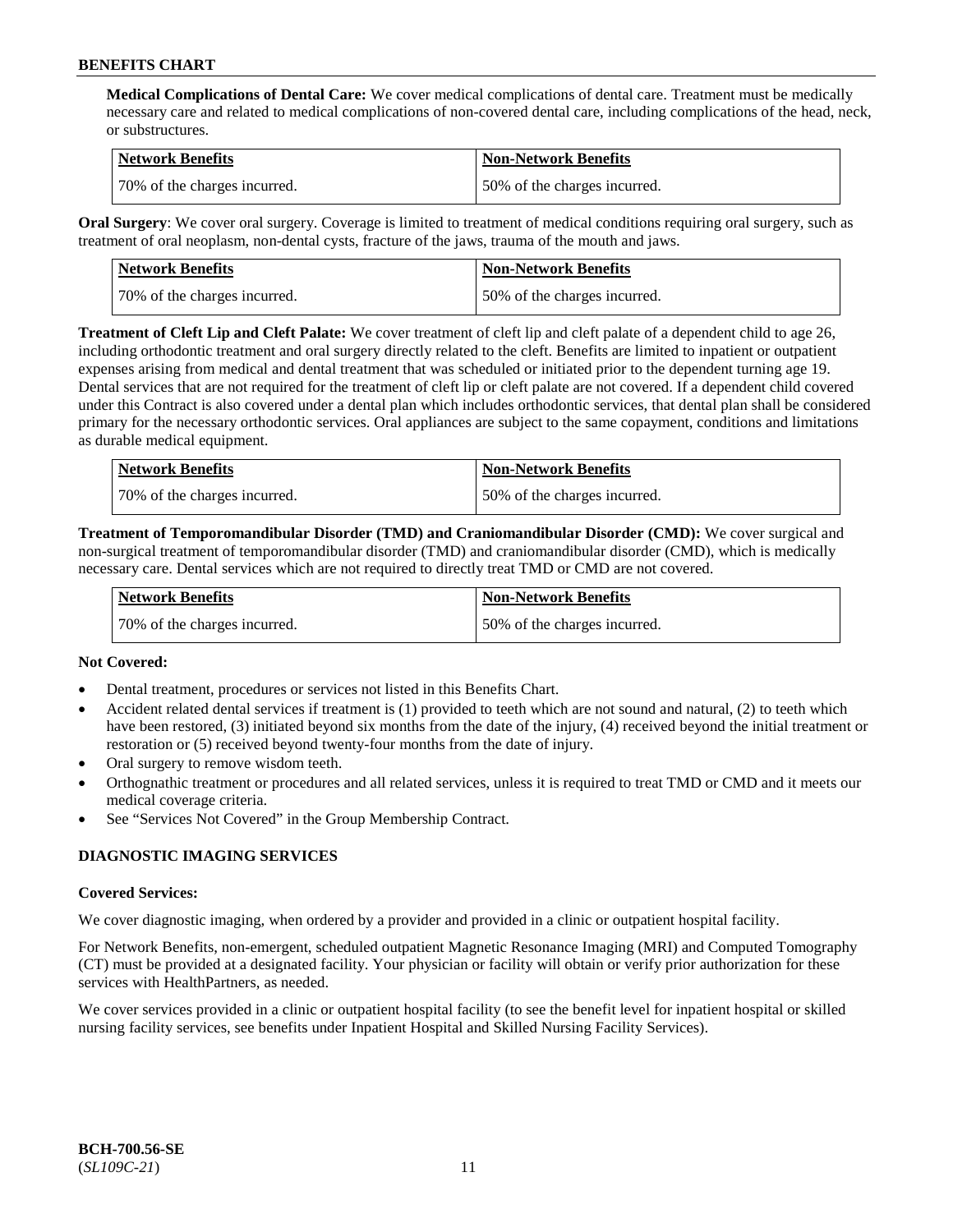## **Outpatient Magnetic Resonance Imaging (MRI) and Computed Tomography (CT)**

| <b>Network Benefits</b>      | <b>Non-Network Benefits</b>  |
|------------------------------|------------------------------|
| 70% of the charges incurred. | 50% of the charges incurred. |

#### **All other outpatient diagnostic imaging services for illness or injury**

## **Services for illness or injury**

| <b>Network Benefits</b>      | <b>Non-Network Benefits</b>  |
|------------------------------|------------------------------|
| 70% of the charges incurred. | 50% of the charges incurred. |

### **Preventive services (MRI/CT procedures are not considered preventive)**

Diagnostic imaging services associated with preventive services are covered at the benefit level shown in the "Preventive Services" section of this Benefits Chart.

### **Not Covered:**

See "Services Not Covered" in the Group Membership Contract.

## **DURABLE MEDICAL EQUIPMENT, PROSTHETICS, ORTHOTICS, AND SUPPLIES**

### **Covered Services:**

We cover equipment and services, as described below.

We cover durable medical equipment and services, prosthetics, orthotics and supplies, subject to the limitations below, including certain disposable supplies, enteral feedings and the following diabetic supplies and equipment: glucose monitors, insulin pumps, syringes, blood and urine test strips and other diabetic supplies as deemed medically appropriate and necessary, for members with gestational, Type I or Type II diabetes.

External hearing aids (including osseointegrated or bone anchored) for members age 18 or younger who have hearing loss that is not correctable by other covered procedures. Coverage is limited to one basic, standard hearing aid for each ear every three years. A basic hearing aid is defined as a hearing device that consists of a microphone, amplifier, volume control, battery and receiver. It does not include upgrades above and beyond the functionality of a basic hearing aid, including but not limited to hearing improvements for group settings, background noise, Bluetooth/remote control functionality, or extended warranties. Charges for upgrades above the cost of a basic, standard hearing aid are not covered.

## **Diabetic supplies purchased at a pharmacy**

| <b>Network Benefits</b>                                                                                                                                 | <b>Non-Network Benefits</b>  |
|---------------------------------------------------------------------------------------------------------------------------------------------------------|------------------------------|
| Diabetic supplies on the Preventive Drug List:<br>100% of the charges incurred, subject to a member<br>copayment of \$60.<br>Deductible does not apply. | 50% of the charges incurred. |
| All other diabetic supplies purchased at a pharmacy:<br>70% of the charges incurred.                                                                    |                              |

#### **Diabetic supplies purchased from a non-pharmacy provider**

| <b>Network Benefits</b>                                              | <b>Non-Network Benefits</b>  |
|----------------------------------------------------------------------|------------------------------|
| 70% of the charges incurred if purchased from an<br>approved vendor. | 50% of the charges incurred. |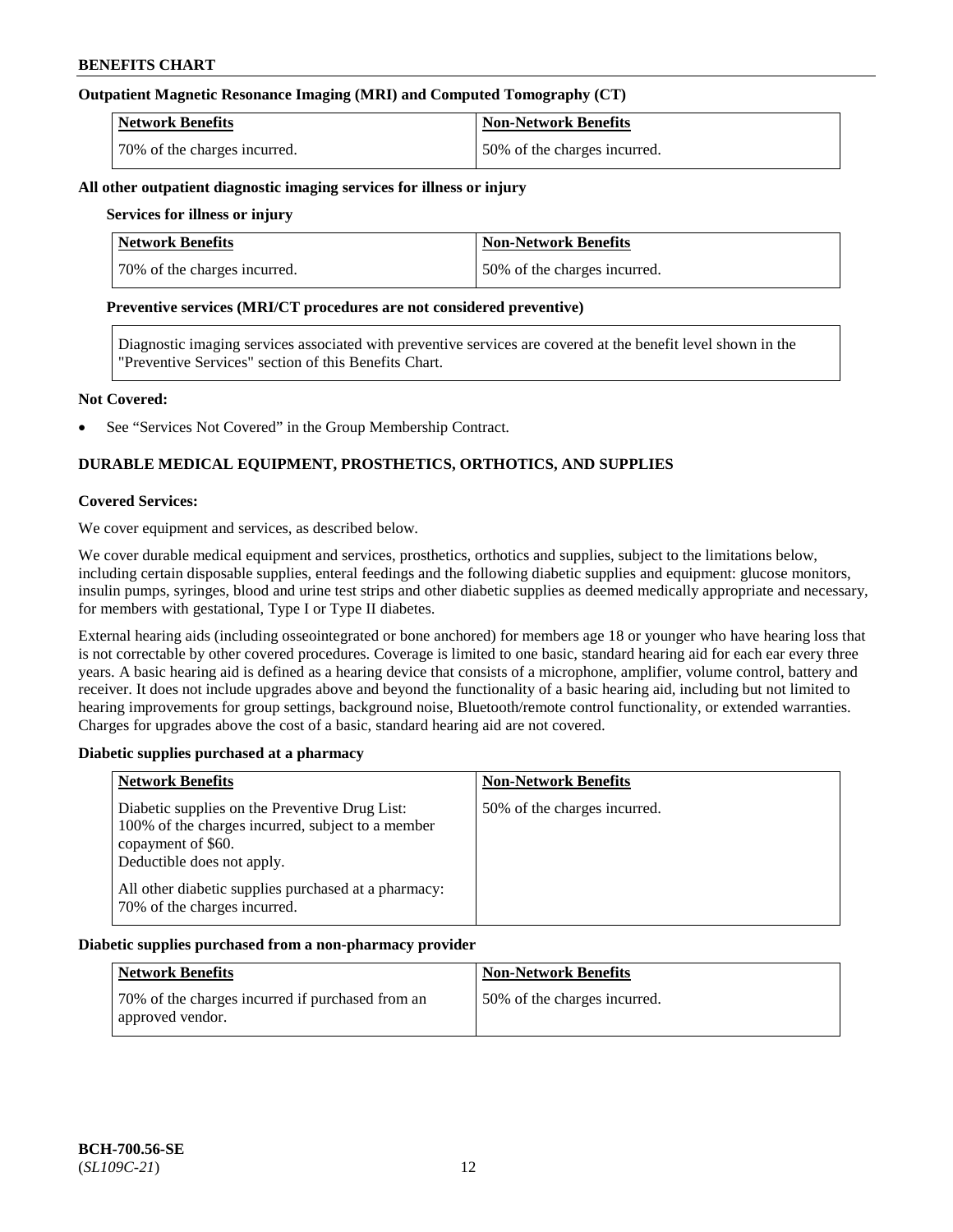## **Special dietary treatment for Phenylketonuria (PKU) if it meets our medical coverage criteria**

| <b>Network Benefits</b>      | <b>Non-Network Benefits</b>    |
|------------------------------|--------------------------------|
| 70% of the charges incurred. | 1.50% of the charges incurred. |

#### **Oral amino acid based elemental formula if it meets our medical coverage criteria**

| <b>Network Benefits</b>      | Non-Network Benefits         |
|------------------------------|------------------------------|
| 70% of the charges incurred. | 50% of the charges incurred. |

#### **All other durable medical equipment, prosthetics, orthotics and supplies**

| Network Benefits             | <b>Non-Network Benefits</b>  |
|------------------------------|------------------------------|
| 70% of the charges incurred. | 50% of the charges incurred. |

### **Limitations:**

Coverage of durable medical equipment is limited by the following:

- No more than a 93-day supply of diabetic supplies are covered and dispensed at a time.
- Payment will not exceed the cost of an alternate piece of equipment or service that is effective and medically necessary.
- Wigs for hair loss resulting from alopecia areata are limited to one per calendar year.
- For prosthetic benefits, other than hair prostheses (i.e., wigs) for hair loss resulting from alopecia areata and oral appliances for cleft lip and cleft palate, payment will not exceed the cost of an alternate piece of equipment or service that is effective, medically necessary and enables members to conduct standard activities of daily living.
- We reserve the right to determine if an item will be approved for rental vs. purchase.
- We require that certain diabetic supplies and equipment be purchased at a pharmacy.
- Diabetic supplies and equipment are limited to certain models and brands.
- Durable medical equipment and supplies must be obtained from or repaired by approved vendors.
- Covered services and supplies are based on established medical policies, which are subject to periodic review and modification by the medical or dental directors. Our coverage policy for diabetic supplies includes information on our required models and brands. These medical policies (medical coverage criteria) are available by calling Member Services or logging on to your "*my*HealthPartners" account a[t healthpartners.com.](https://www.healthpartners.com/hp/index.html)

## **Not Covered:**

Items that are not eligible for coverage include, but are not limited to:

- Replacement or repair of any covered items, if the items are (i) damaged or destroyed by misuse, abuse or carelessness, (ii) lost; or (iii) stolen.
- Duplicate or similar items.
- Labor and related charges for repair of any covered items which are more than the cost of replacement by an approved vendor.
- Sales tax, mailing, delivery charges, service call charges.
- Items that are primarily educational in nature or for hygiene, vocation, comfort, convenience or recreation.
- Communication aids or devices: equipment to create, replace or augment communication abilities including, but not limited to, speech processors, receivers, communication boards, or computer or electronic assisted communication.
- Hearing aids (implantable and external, including osseointegrated or bone anchored) and their fitting, except as specifically described in this Benefits Chart. This exclusion does not apply to cochlear implants.
- Eyeglasses, contact lenses and their fitting, measurement and adjustment, except as specifically described in this Benefits Chart.
- Hair prostheses (wigs), except as specifically described in this Benefits Chart.
- Household equipment which primarily has customary uses other than medical, such as, but not limited to, exercise cycles, air purifiers, central or unit air conditioners, water purifiers, non-allergenic pillows, mattresses or waterbeds.
- Household fixtures including, but not limited to, escalators or elevators, ramps, swimming pools and saunas.
- Modifications to the structure of the home including, but not limited to, wiring, plumbing or charges for installation of equipment.
- Vehicle, car or van modifications including, but not limited to, hand brakes, hydraulic lifts and car carrier.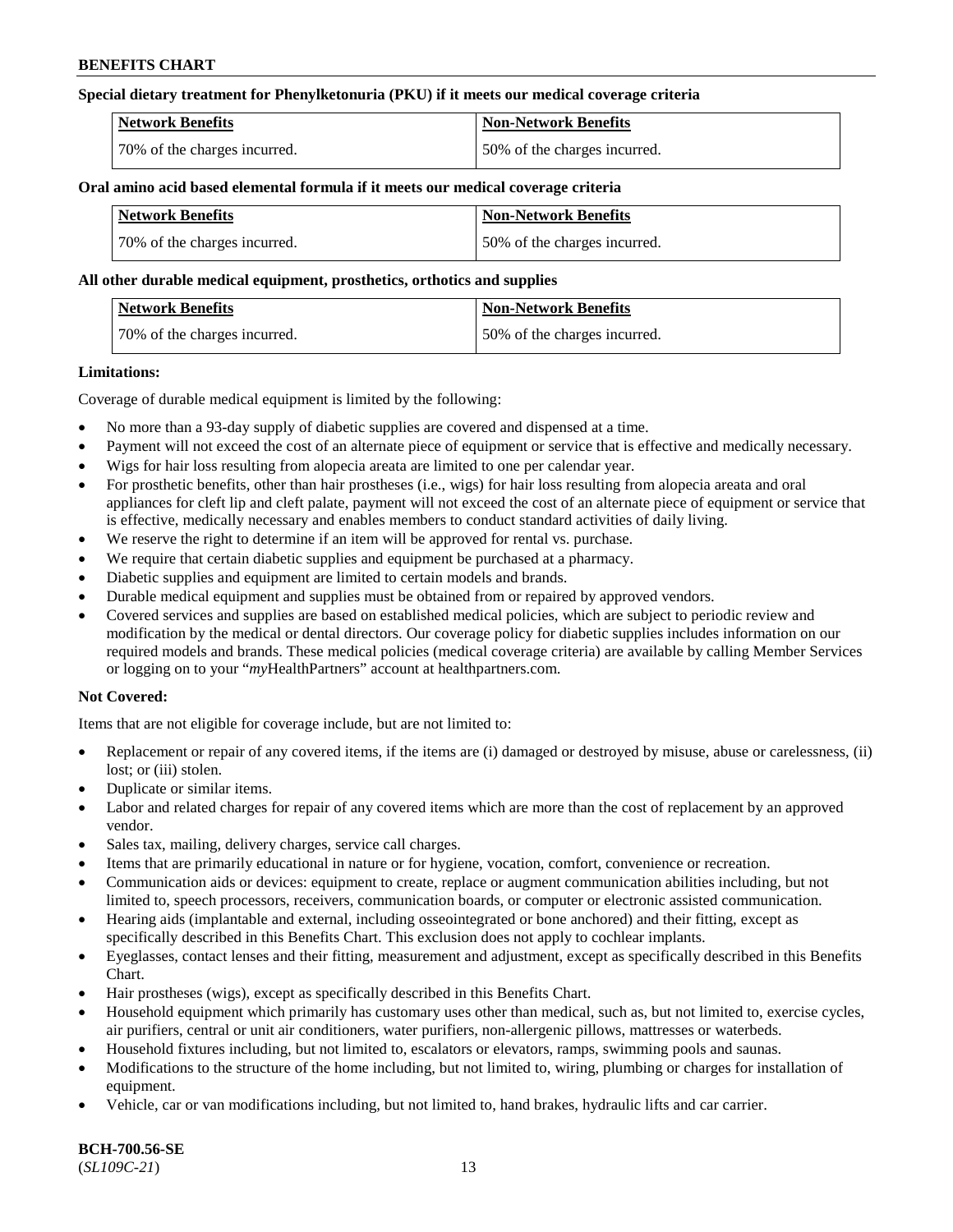- Rental equipment while owned equipment is being repaired by non-contracted vendors, beyond one month rental of medically necessary equipment.
- Other equipment and supplies, including but not limited to assistive devices, that we determine are not eligible for coverage.
- See "Services Not Covered" in the Group Membership Contract.

## **EMERGENCY AND URGENTLY NEEDED CARE SERVICES**

### **Covered Services:**

We cover services for emergency care and urgently needed care if the services are otherwise eligible for coverage under this Benefits Chart.

**Urgently Needed Care.** These are services to treat an unforeseen illness or injury, which are required in order to prevent a serious deterioration in your health, and which cannot be delayed until the next available clinic or office hours.

### **Urgently Needed care at clinics**

| <b>Network Benefits</b>      | <b>Non-Network Benefits</b> |
|------------------------------|-----------------------------|
| 70% of the charges incurred. | See Network Benefits.       |

**Emergency Care.** These are services to treat: (1) the sudden, unexpected onset of illness or injury which, if left untreated or unattended until the next available clinic or office hours, would result in hospitalization, or (2) a condition requiring professional health services immediately necessary to preserve life or stabilize health.

When reviewing claims for coverage of emergency services, our medical director will take into consideration a reasonable layperson's belief that the circumstances required immediate medical care that could not wait until the next working day or next available clinic appointment. Emergency care also includes an immediate response service available on a 24-hour, sevenday-a-week basis for each child, or person, having a psychiatric crisis, a mental health crisis, or a mental health emergency.

#### **Emergency care in a hospital emergency room, including professional services of a physician**

| Network Benefits             | Non-Network Benefits  |
|------------------------------|-----------------------|
| 70% of the charges incurred. | See Network Benefits. |

## **Inpatient emergency care in a hospital**

| Network Benefits             | <b>Non-Network Benefits</b> |
|------------------------------|-----------------------------|
| 70% of the charges incurred. | See Network Benefits.       |

#### **Not Covered:**

See "Services Not Covered" in the Group Membership Contract.

## **GENE THERAPY**

## **Covered Services:**

We cover gene therapy treatment that meets our current medical coverage criteria.

| <b>Network Benefits</b>                                                                                                                                                                                 | <b>Non-Network Benefits</b> |
|---------------------------------------------------------------------------------------------------------------------------------------------------------------------------------------------------------|-----------------------------|
| Coverage level is same as corresponding Network<br>Benefit, depending on type of service provided, such as<br>Office Visits for Illness or Injury, Inpatient or<br><b>Outpatient Hospital Services.</b> | No Coverage.                |

### **Limitations:**

- Gene therapy must be provided by a designated provider.
- Specific types of gene therapy are limited to therapies and conditions specified in our medical coverage criteria.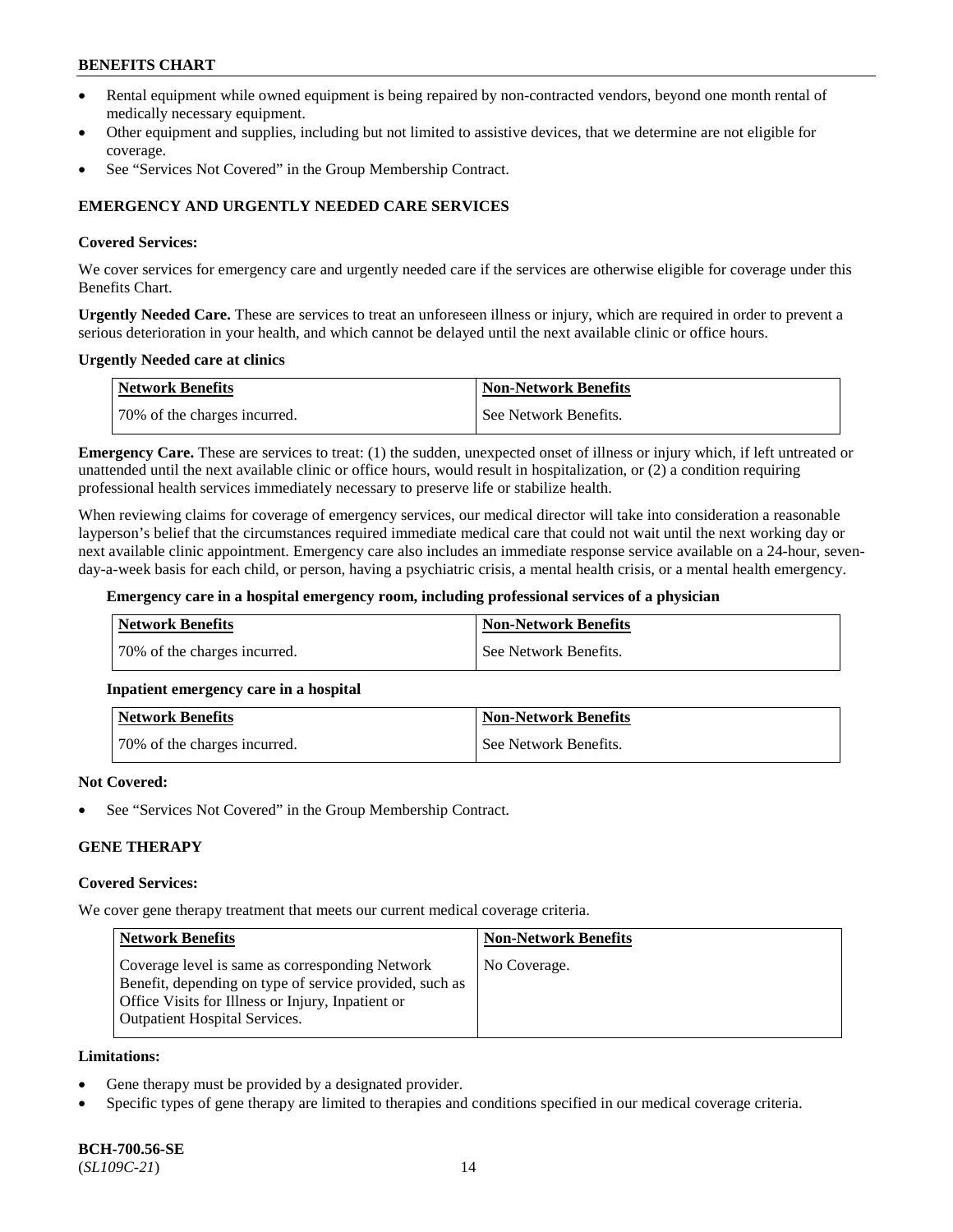## **Not Covered:**

See "Services Not Covered" in the Group Membership Contract.

## **HEALTH EDUCATION**

## **Covered Services:**

We cover education for preventive services and education for the management of chronic health problems (such as diabetes).

| Network Benefits                                            | <b>Non-Network Benefits</b>  |
|-------------------------------------------------------------|------------------------------|
| 100% of the charges incurred.<br>Deductible does not apply. | 50% of the charges incurred. |

## **Not Covered:**

See "Services Not Covered" in the Group Membership Contract.

## **HOME-BASED COMPREHENSIVE HEALTH RISK ASSESSMENT**

### **Covered Services:**

If you meet our criteria for coverage, you may qualify for our home-based comprehensive health risk assessment program. The program covers a health assessment with a designated nurse practitioner.

| <b>Network Benefits</b>                                     | <b>Non-Network Benefits</b> |
|-------------------------------------------------------------|-----------------------------|
| 100% of the charges incurred.<br>Deductible does not apply. | No Coverage.                |

## **Not Covered:**

See "Services Not Covered" in the Group Membership Contract.

## **HOME HEALTH SERVICES**

## **Covered Services:**

We cover skilled nursing services, physical therapy, occupational therapy, speech therapy, respiratory therapy and other therapeutic services, non-routine prenatal and postnatal services, routine postnatal well child visits (as described in the Medical Coverage Criteria), phototherapy services for newborns, home health aide services and other eligible home health services when provided in your home, if you are homebound (i.e., unable to leave home without considerable effort due to a medical condition. Lack of transportation does not constitute homebound status). For phototherapy services for newborns and high risk pre-natal services, supplies and equipment are included.

We cover total parenteral nutrition/intravenous ("TPN/IV") therapy, equipment, supplies and drugs in connection with IV therapy. IV line care kits are covered under Durable Medical Equipment.

You do not need to be homebound to receive total parenteral nutrition/intravenous ("TPN/IV") therapy.

We cover palliative care benefits. Palliative care includes symptom management, education and establishing goals of care. We waive the requirement that you be homebound for a limited number of home visits for palliative care (as shown in the Benefits Chart), if you have a life-threatening, non-curable condition which has a prognosis of survival of two years or less. Additional palliative care visits are eligible under the home health services benefit if you are homebound and meet all other requirements defined in this section.

Home health services are eligible and covered only when:

- medically necessary; and
- provided as rehabilitative care, terminal care or maternity care; and
- ordered by a physician, and included in the written home care plan.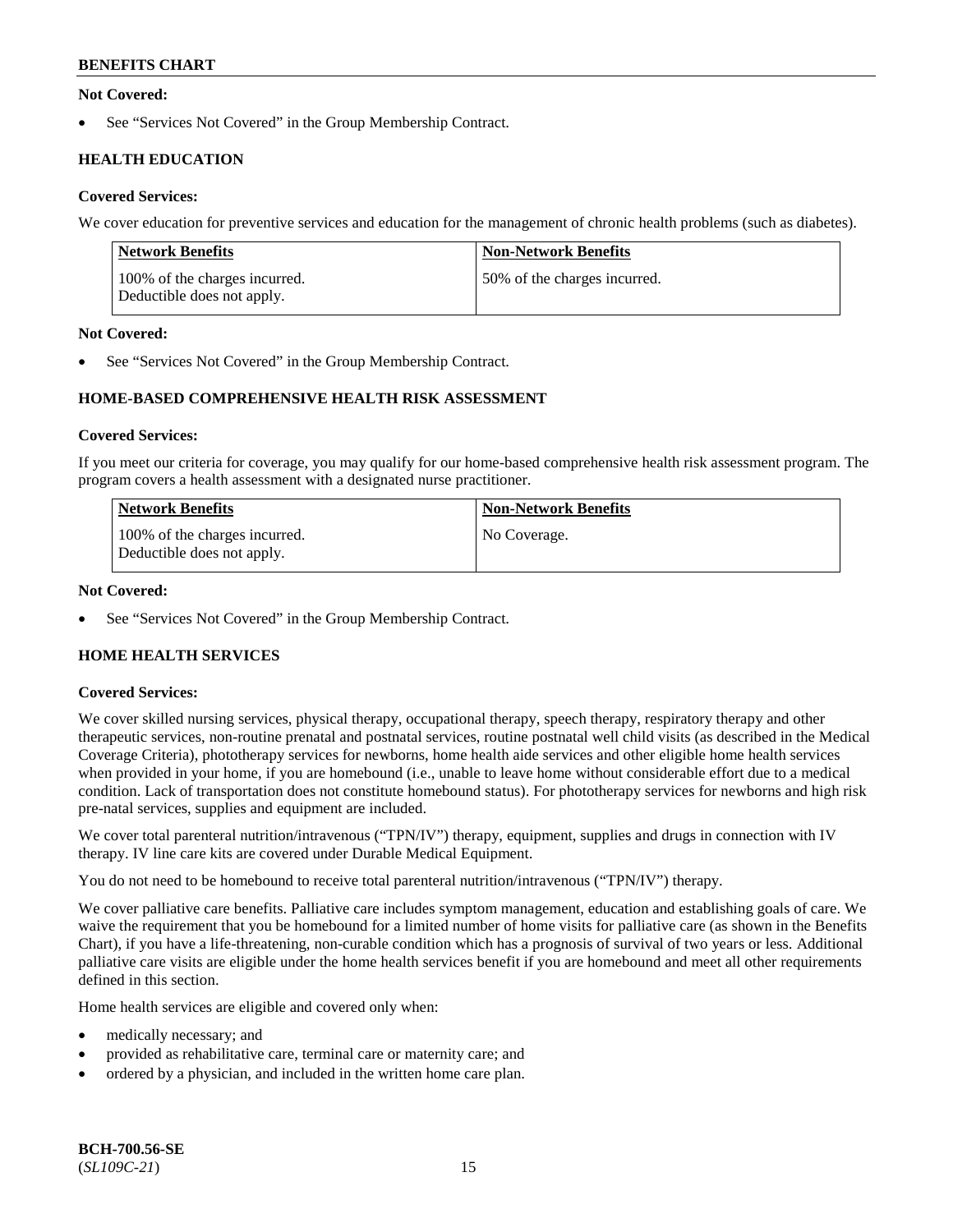**Physical therapy, occupational therapy, speech therapy, respiratory therapy, home health aide services and palliative care**

| <b>Network Benefits</b>      | <b>Non-Network Benefits</b>  |
|------------------------------|------------------------------|
| 70% of the charges incurred. | 50% of the charges incurred. |

## **TPN/IV therapy, skilled nursing services, non-routine prenatal/postnatal services, and phototherapy**

| Network Benefits             | Non-Network Benefits         |
|------------------------------|------------------------------|
| 70% of the charges incurred. | 50% of the charges incurred. |

Each 24-hour visit (or shifts of up to 24-hour visits) equals one visit and counts toward the Maximum visits for all other services shown below. Any visit that lasts less than 24 hours, regardless of the length of the visit, will count as one visit toward the Maximum visits for all other services shown below. All visits must be medically necessary and benefit eligible.

### **Routine postnatal well child visits**

| <b>Network Benefits</b>                                     | <b>Non-Network Benefits</b>  |
|-------------------------------------------------------------|------------------------------|
| 100% of the charges incurred.<br>Deductible does not apply. | 50% of the charges incurred. |

### **Maximum visits for palliative care**

If you are eligible to receive palliative care in the home and you are not homebound, there is a maximum of 12 visits per calendar year.

### **Maximum visits for all other services**

| <b>Network Benefits</b>       | <b>Non-Network Benefits</b>  |
|-------------------------------|------------------------------|
| 120 visits per calendar year. | 60 visits per calendar year. |

Each visit provided under the Network Benefits and Non-Network Benefits counts toward the maximums shown under all Maximum visits sections. The routine postnatal well child visit does not count toward the visit limit.

## **Limitations:**

- Home health services are not provided as a substitute for a primary caregiver in the home or as relief (respite) for a primary caregiver in the home. We will not reimburse family members or residents in your home for the above services.
- A service shall not be considered a skilled nursing service merely because it is performed by, or under the direct supervision of, a licensed nurse. Where a service (such as tracheotomy suctioning or ventilator monitoring) or like services, can be safely and effectively performed by a non-medical person (or self-administered), without the direct supervision of a licensed nurse, the service shall not be regarded as a skilled nursing service, whether or not a skilled nurse actually provides the service. The unavailability of a competent person to provide a non-skilled service shall not make it a skilled service when a skilled nurse provides it. Only the skilled nursing component of so-called "blended" services (i.e. services which include skilled and non-skilled components) are covered under this Benefits Chart.

#### **Not Covered:**

- Financial or legal counseling services.
- Housekeeping or meal services in your home.
- Private duty nursing services. This exclusion does not apply if covered person is also covered under Medical Assistance under 256B.0625, subdivision 7, with the exception of section 256B.0654 subdivision 4.
- Services provided by a family member or enrollee, or a resident in the enrollee's home.
- Vocational rehabilitation and recreational or educational therapy. Recreation therapy is therapy provided solely for the purpose of recreation, including but not limited to: (a) requests for physical therapy or occupational therapy to improve athletic ability, and (b) braces or guards to prevent sports injuries.
- See "Services Not Covered" in the Group Membership Contract.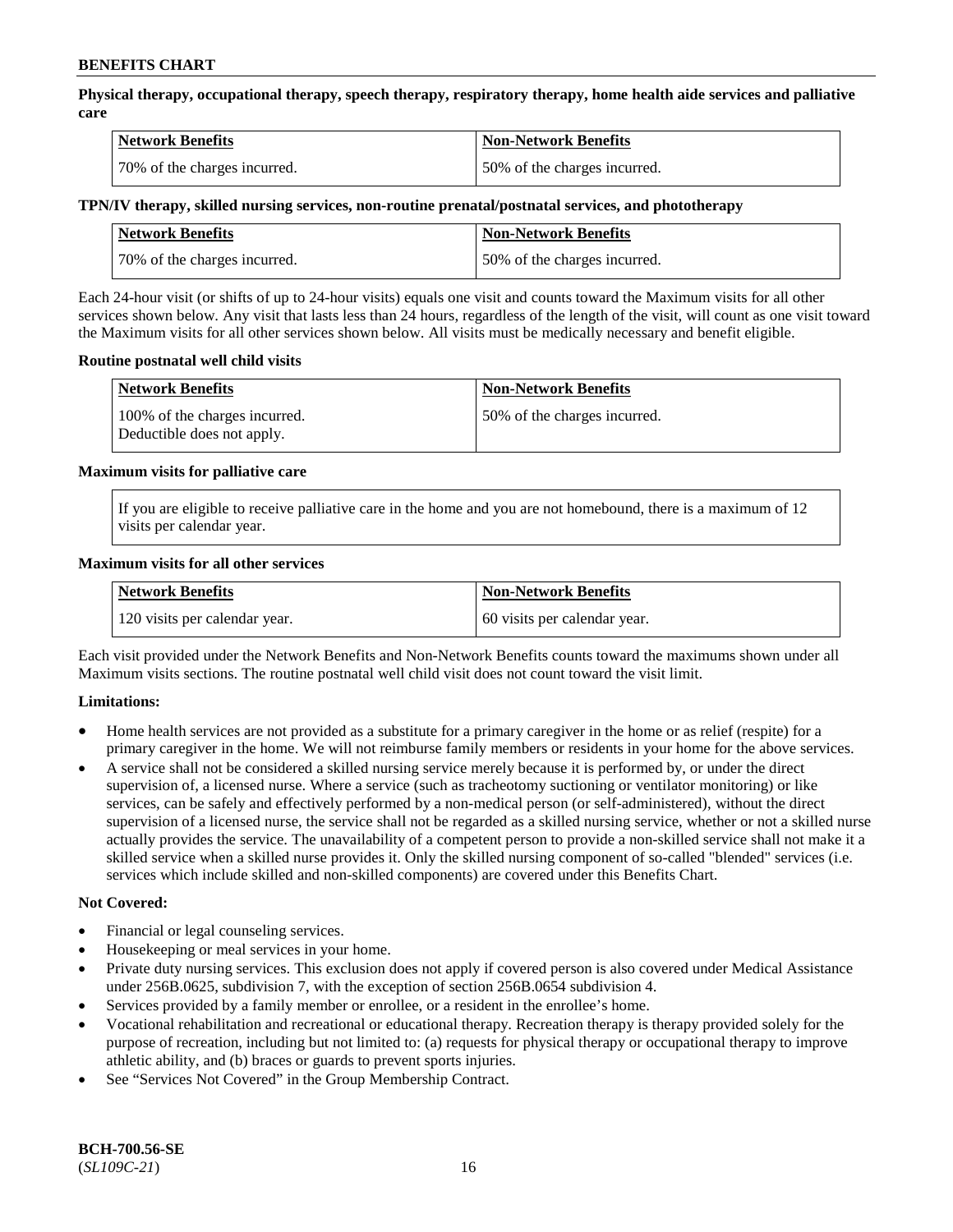## **HOME HOSPICE SERVICES**

### **Applicable Definitions:**

**Part-time.** This is up to two hours of service per day, more than two hours is considered continuous care.

**Continuous Care.** This is from two to twelve hours of service per day provided by a registered nurse, licensed practical nurse, or home health aide, during a period of crisis in order to maintain a terminally ill patient at home.

**Appropriate Facility.** This is a nursing home, hospice residence, or other inpatient facility.

**Custodial Care Related to Hospice Services.** This means providing assistance in the activities of daily living and the care needed by a terminally ill patient which can be provided by primary caregiver (i.e., family member or friend) who is responsible for the patient's home care.

## **Covered Services:**

**Home Hospice Program.** We cover the services described below if you are terminally ill and accepted as a home hospice program participant. You must meet the eligibility requirements of the program, and elect to receive services through the home hospice program. The services will be provided in your home, with inpatient care available when medically necessary as described below. If you elect to receive hospice services, you do so in lieu of curative treatment for your terminal illness for the period you are enrolled in the home hospice program.

**Eligibility:** In order to be eligible to be enrolled in the home hospice program, you must: (1) be a terminally ill patient (prognosis of six months or less); (2) have chosen a palliative treatment focus (i.e., emphasizing comfort and supportive services rather than treatment attempting to cure the disease or condition); and (3) continue to meet the terminally ill prognosis as reviewed by our medical director or his or her designee over the course of care. You may withdraw from the home hospice program at any time.

**Eligible Services:** Hospice services include the following services provided in accordance with an approved hospice treatment plan.

- Home Health Services:
	- o Part-time care provided in your home by an interdisciplinary hospice team (which may include a physician, nurse, social worker, and spiritual counselor) and medically necessary home health services are covered.
	- o One or more periods of continuous care in your home or in a setting which provides day care for pain or symptom management, when medically necessary, will be covered.
- Inpatient Services: We cover medically necessary inpatient services.
- Other Services:
	- o Respite care is covered for care in your home or in an appropriate facility, to give your primary caregivers (i.e., family members or friends) rest and/or relief when necessary in order to maintain a terminally ill patient at home.
	- o Medically necessary medications for pain and symptom management.
	- o Semi-electric hospital beds and other durable medical equipment are covered.
	- o Emergency and non-emergency care is covered.

| Network Benefits             | <b>Non-Network Benefits</b>  |
|------------------------------|------------------------------|
| 70% of the charges incurred. | 50% of the charges incurred. |

Respite care is limited to 5 days per episode, and respite care and continuous care combined are limited to 30 days.

## **Not Covered:**

- Financial or legal counseling services.
- Housekeeping or meal services in your home.
- Custodial or maintenance care related to hospice services, whether provided in the home or in a nursing home.
- Any service not specifically described as covered services under this home hospice services benefits.
- Any services provided by members of your family or residents in your home.
- See "Services Not Covered" in the Group Membership Contract.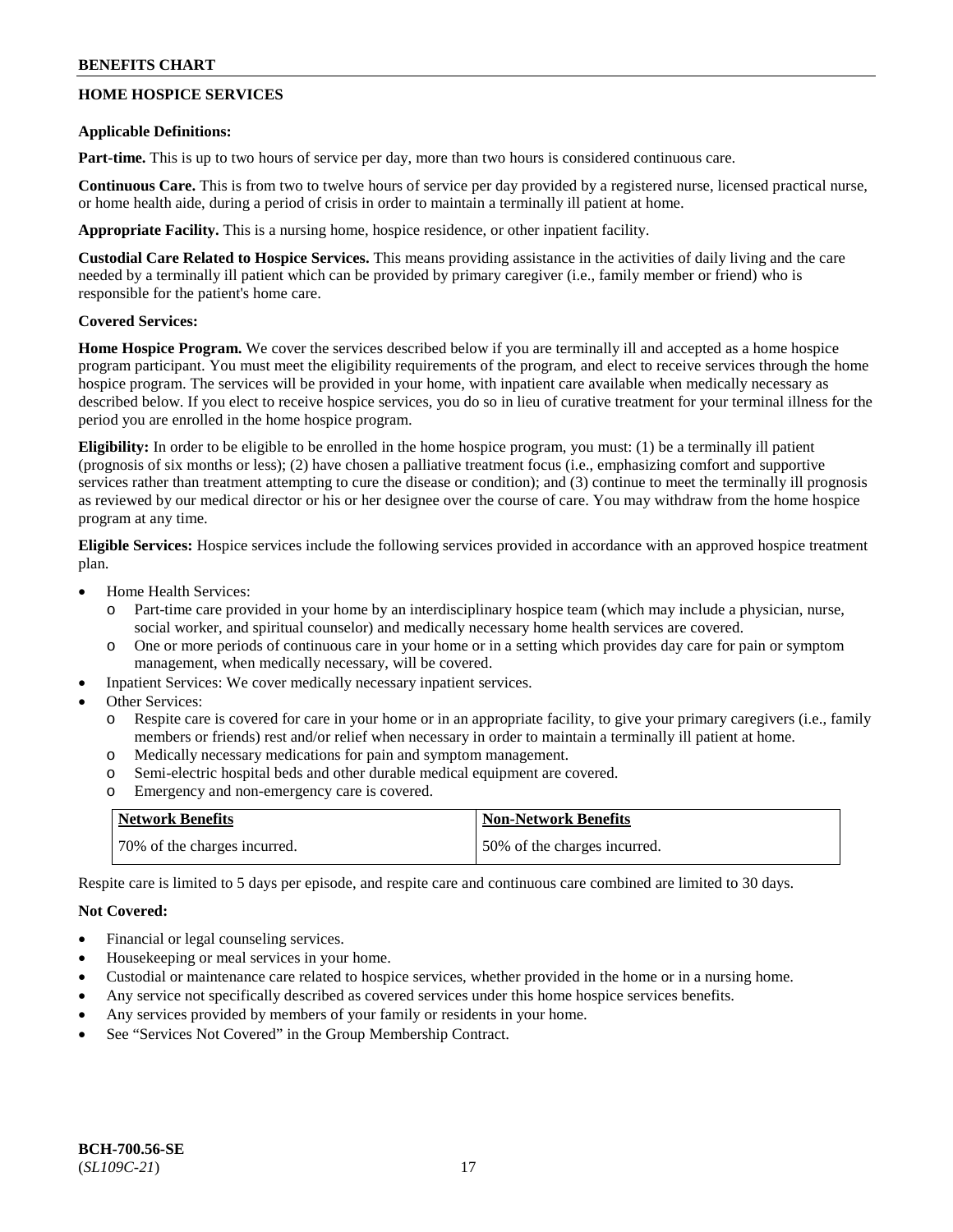## **HOSPITAL AND SKILLED NURSING FACILITY SERVICES**

## **Covered Services:**

We cover services as described below.

### **Medical or Surgical Hospital Services**

**Inpatient Hospital Services:** We cover the following medical or surgical services, for the treatment of acute illness or injury, which require the level of care only provided in an acute care facility. These services must be authorized by a physician.

Inpatient hospital services include: room and board; the use of operating or maternity delivery rooms; intensive care facilities; newborn nursery facilities; general nursing care, anesthesia, laboratory and diagnostic imaging services, radiation therapy, physical therapy, prescription drugs or other medications administered during treatment, blood and blood products (unless replaced), and blood derivatives, and other diagnostic or treatment related hospital services; physician and other professional medical and surgical services provided while in the hospital, including gender reassignment surgery that meets medical coverage criteria.

We cover up to 120 hours of services provided by a private duty nurse or personal care assistant who has provided home care services to a ventilator-dependent patient, solely for the purpose of assuring adequate training of the hospital staff to communicate with that patient.

Services for items for personal convenience, such as television rental, are not covered.

We cover, following a vaginal delivery, a minimum of 48 hours of inpatient care for the mother and newborn child. We cover, following a caesarean section delivery, a minimum of 96 hours of inpatient care for the mother and newborn child. If the duration of inpatient care is less than these minimums, we also cover a minimum of one home visit by a registered nurse for post-delivery care, within four days of discharge of the mother and newborn child. Services provided by the registered nurse include, but are not limited to, parent education, assistance and training in breast and bottle feeding, and conducting any necessary and appropriate clinical tests. We shall not provide any compensation or other non-medical remuneration to encourage a mother and newborn to leave inpatient care before the duration minimums specified.

Group health plans and health insurance issuers generally may not, under Federal law, restrict benefits for any hospital length of stay in connection with childbirth for the mother of newborn child to less than 48 hours following a vaginal delivery, or less than 96 hours following a caesarean section. However, Federal law generally does not prohibit the mother's or newborn's attending provider, after consulting with the mother, from discharging the mother or her newborn earlier than 48 hours (or 96 hours as applicable). In any case plans and issuers may not, under Federal law, require that a provider obtain authorization from the plan or the insurance issuer for prescribing a length of stay not in excess of 48 hours (or 96 hours).

| <b>Network Benefits</b>      | Non-Network Benefits         |
|------------------------------|------------------------------|
| 70% of the charges incurred. | 50% of the charges incurred. |

Each member's admission or confinement, including that of a newborn child, is separate and distinct from the admission or confinement of any other member.

**Outpatient Hospital, Ambulatory Care or Surgical Facility Services:** We cover the following medical and surgical services, for diagnosis or treatment of illness or injury on an outpatient basis. These services must be authorized by a physician.

Outpatient services include: use of operating rooms, maternity delivery rooms or other outpatient departments, rooms or facilities; and the following outpatient services: general nursing care, anesthesia, laboratory and diagnostic imaging services, radiation therapy, physical therapy, drugs administered during treatment, blood and blood products (unless replaced), and blood derivatives, and other diagnostic or treatment related outpatient services; physician and other professional medical and surgical services provided while an outpatient, including gender reassignment surgery that meets medical coverage criteria.

For Network Benefits, non-emergent, scheduled outpatient Magnetic Resonance Imaging (MRI) and Computed Tomography (CT) must be provided at a designated facility. Your physician and facility will obtain or verify authorization for these services with HealthPartners, as needed.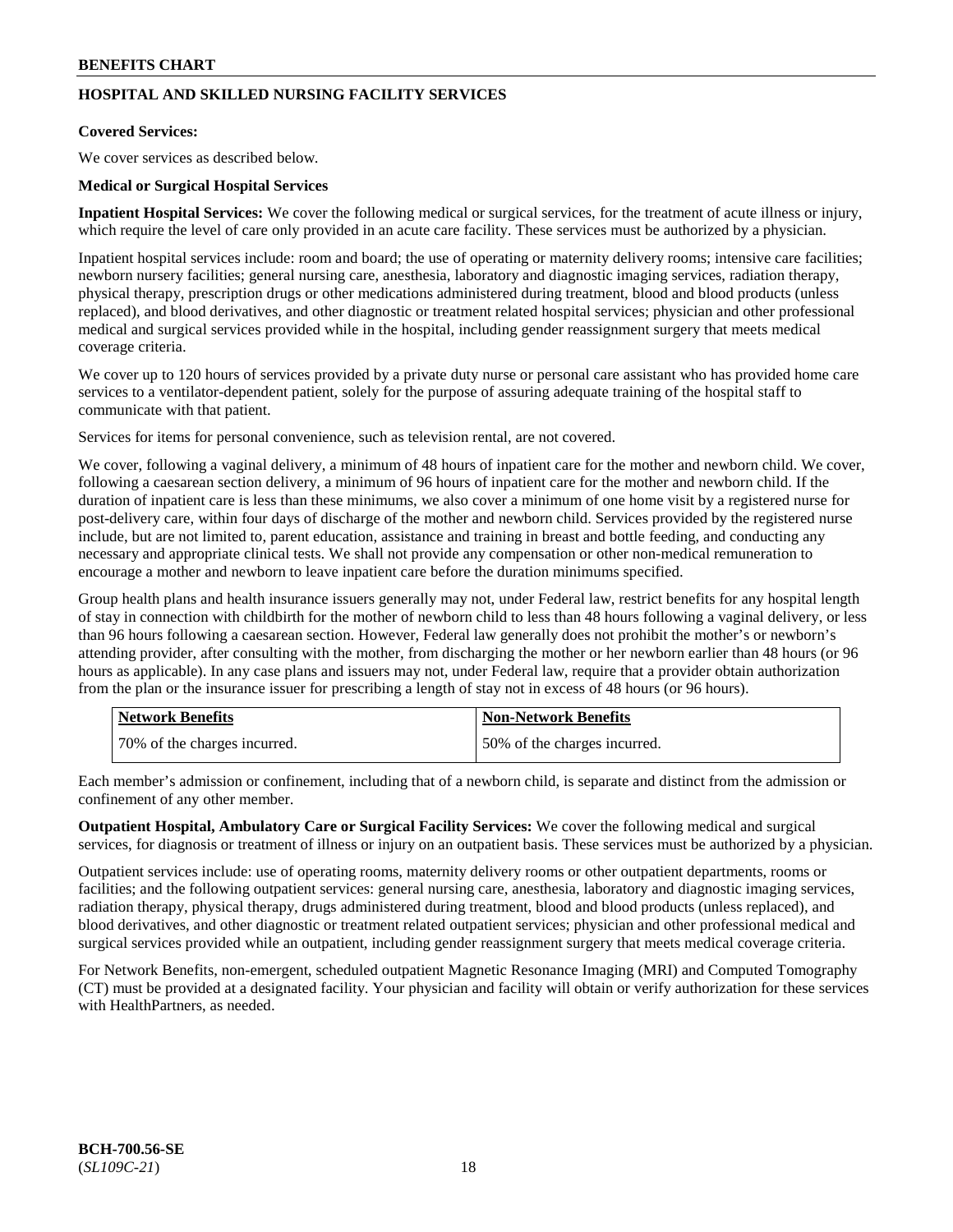To see the benefit level for diagnostic imaging services, laboratory services and physical therapy, see benefits under Diagnostic Imaging Services, Laboratory Services and Physical Therapy in this Benefits Chart.

| Network Benefits             | <b>Non-Network Benefits</b>  |
|------------------------------|------------------------------|
| 70% of the charges incurred. | 50% of the charges incurred. |

## **Skilled Nursing Facility Care**

We cover room and board, daily skilled nursing and related ancillary services for post-acute treatment and rehabilitative care of illness or injury that meets medical coverage criteria.

| Network Benefits                              | <b>Non-Network Benefits</b>                   |
|-----------------------------------------------|-----------------------------------------------|
| 170% of the charges incurred.                 | 50% of the charges incurred.                  |
| Limited to 120 day maximum per calendar year. | Limited to 120 day maximum per calendar year. |

Each day of services provided under the Network Benefits and Non-Network Benefits combined, counts toward the maximums shown above.

### **Not Covered:**

- Services for items for personal convenience, such as television rental.
- See "Services Not Covered" in the Group Membership Contract.

## **INFERTILITY SERVICES**

### **Covered Services:**

We cover the diagnosis of infertility. These services include diagnostic procedures and tests provided in connection with an infertility evaluation, office visits and consultations to diagnose infertility.

| Network Benefits             | <b>Non-Network Benefits</b>  |
|------------------------------|------------------------------|
| 70% of the charges incurred. | 50% of the charges incurred. |

Coverage is limited to office visits and consultations to diagnose infertility. Treatment is not covered.

## **Not Covered:**

- Treatment of infertility, including but not limited to, office visits, laboratory and diagnostic imaging services and drugs for the treatment of infertility; assisted reproduction, including, but not limited to gamete intrafallopian tube transfer (GIFT), zygote intrafallopian tube transfer (ZIFT) intracytoplasmic sperm injection (ICSI), and/or in-vitro fertilization (IVF), and all charges associated with such procedures; reversal of sterilization; artificial insemination; and sperm, ova or embryo acquisition, retrieval or storage; however, we do cover office visits and consultations to diagnose infertility.
- Services related to the establishment of surrogate pregnancy and fees for a surrogate.
- See "Services Not Covered" in the Group Membership Contract.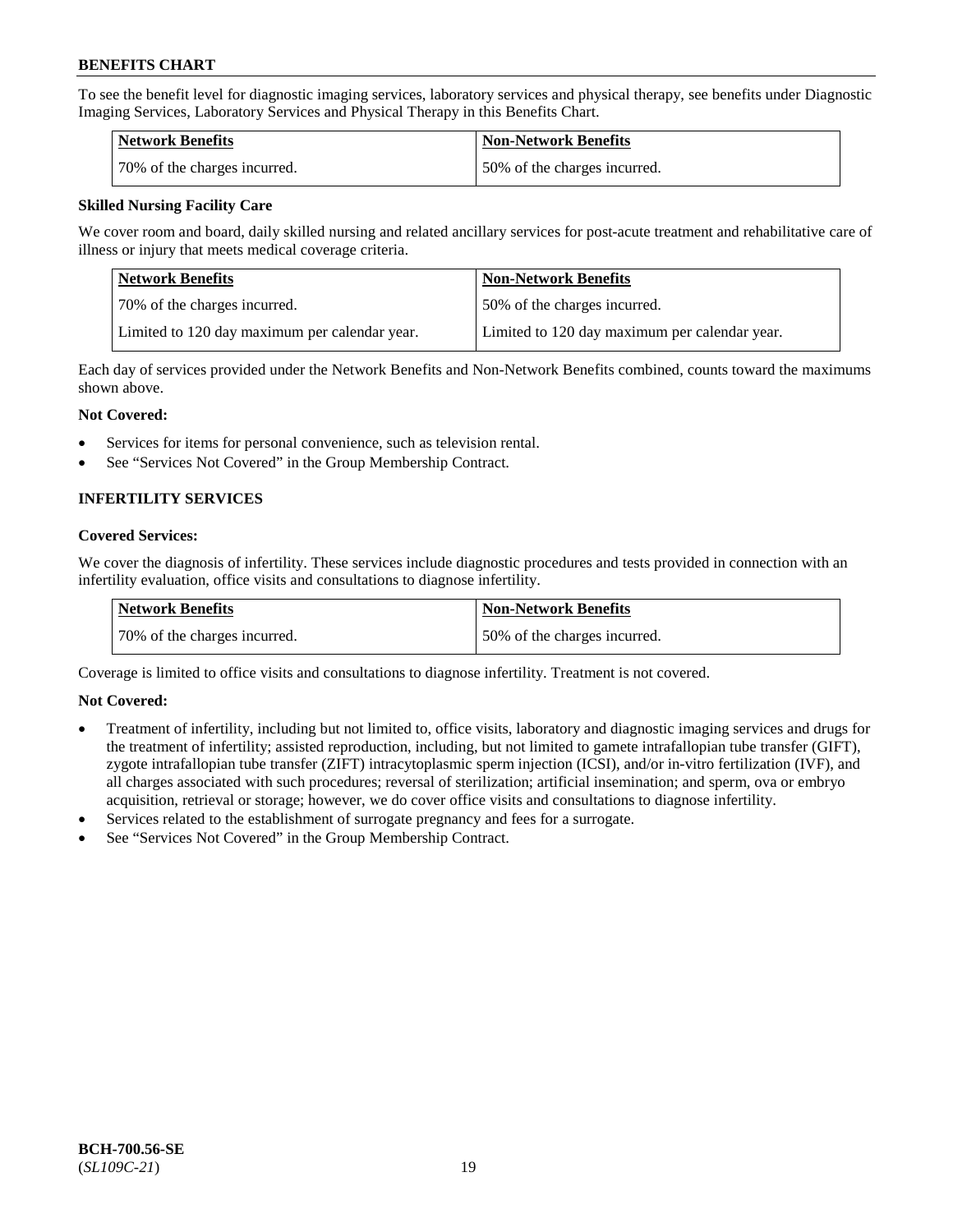## **LABORATORY SERVICES**

## **Covered Services:**

We cover laboratory tests when ordered by a provider and provided in a clinic or outpatient hospital facility.

To see the benefit level for inpatient hospital or skilled nursing facility services, see benefits under Inpatient Hospital and Skilled Nursing Facility Services in this Benefits Chart.

**Prostate-specific antigen (PSA) test coverage.** We cover prostate cancer screening for men 40 years of age or over who are symptomatic or in a high-risk category and for all men 50 years of age or older. Coverage includes a prostate-specific antigen blood test and a digital rectal examination.

| Network Benefits             | <b>Non-Network Benefits</b>  |
|------------------------------|------------------------------|
| 70% of the charges incurred. | 50% of the charges incurred. |

### **All other laboratory services**

### **Services for illness or injury**

| <b>Network Benefits</b>       | <b>Non-Network Benefits</b>  |
|-------------------------------|------------------------------|
| 170% of the charges incurred. | 50% of the charges incurred. |

## **Preventive Services**

Laboratory services associated with preventive services are covered at the benefit level shown in the "Preventive Services" section of this Benefits Chart.

## **Not Covered:**

See "Services Not Covered" in the Group Membership Contract.

## **LYME DISEASE SERVICES**

## **Covered Services:**

We cover services for the treatment of Lyme disease.

| <b>Network Benefits</b>                                | <b>Non-Network Benefits</b>                                  |
|--------------------------------------------------------|--------------------------------------------------------------|
| Coverage level is same as corresponding Network        | Coverage level is same as corresponding Non-Network          |
| Benefit, depending on type of service provided such as | Benefit, depending on type of service provided, such as      |
| Office Visits for Illness or Injury, Inpatient or      | Office Visits for Illness or Injury, Inpatient or Outpatient |
| <b>Outpatient Hospital Services.</b>                   | Hospital Services.                                           |

## **Not Covered:**

See "Services Not Covered" in the Group Membership Contract.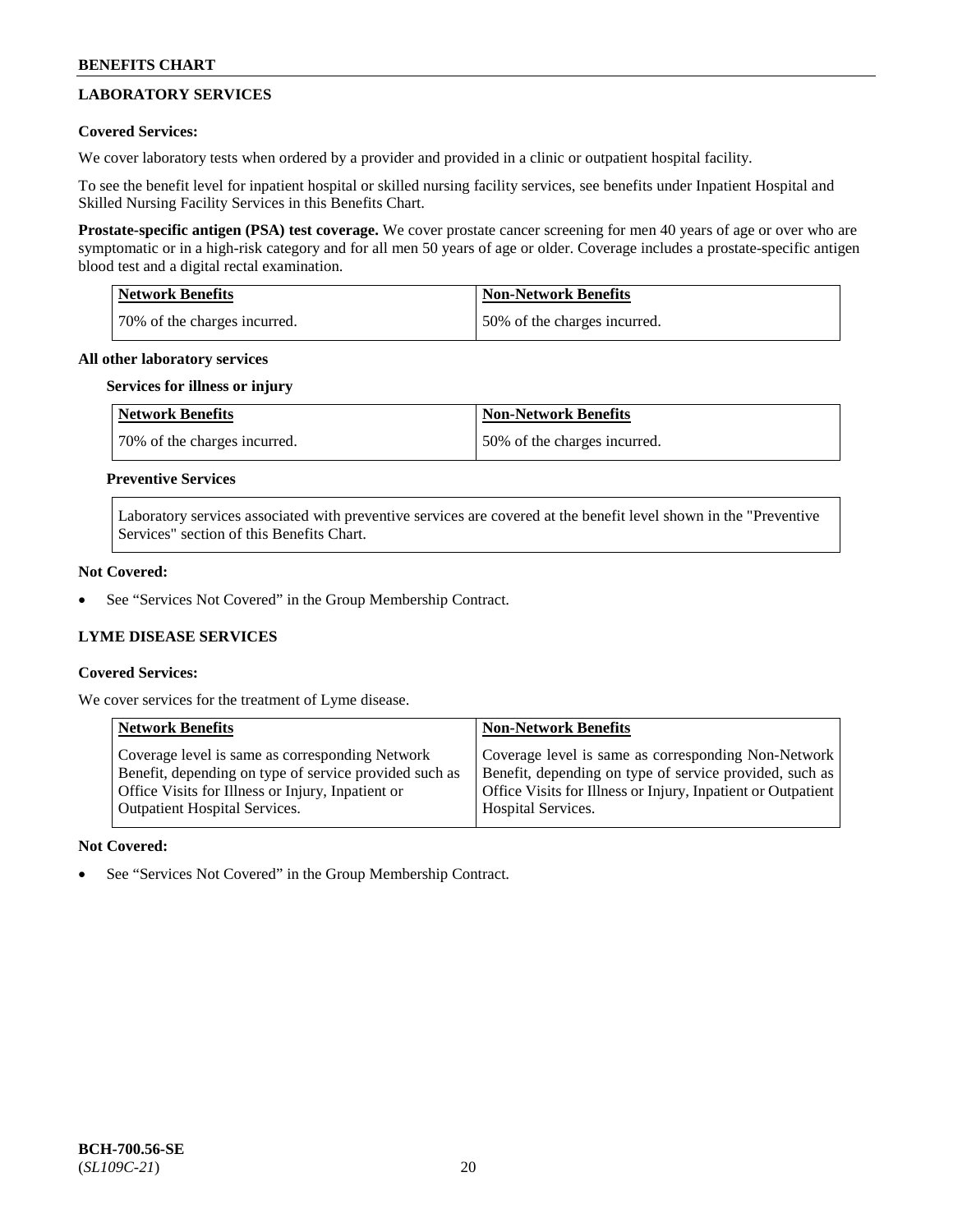## **MASTECTOMY RECONSTRUCTION BENEFIT**

## **Covered Services:**

We cover reconstruction of the breast on which the mastectomy has been performed; surgery and reconstruction of the other breast to produce symmetrical appearance, and prostheses and physical complications of all stages of mastectomy, including lymphedemas.

| <b>Network Benefits</b>                                 | <b>Non-Network Benefits</b>                             |
|---------------------------------------------------------|---------------------------------------------------------|
| Coverage level is same as corresponding Network         | Coverage level is same as corresponding Non-Network     |
| Benefit, depending on type of service provided, such as | Benefit, depending on type of service provided, such as |
| Office Visits for Illness or Injury, Inpatient or       | Office Visits for Illness or Injury, Inpatient or       |
| <b>Outpatient Hospital Services.</b>                    | <b>Outpatient Hospital Services.</b>                    |

## **Not Covered:**

See "Services Not Covered" in the Group Membership Contract.

## **MEDICATION THERAPY DISEASE MANAGEMENT PROGRAM**

## **Covered Services:**

If you meet our criteria for coverage, you may qualify for our Medication Therapy Disease Management Program.

The program covers consultations with a designated pharmacist.

Covered services are based on established medical policies, which are subject to periodic review and modification by the medical directors. These medical policies (medical coverage criteria) are available online at [healthpartners.com](https://www.healthpartners.com/hp/index.html) or by calling Member Services.

| Network Benefits                                            | <b>Non-Network Benefits</b> |
|-------------------------------------------------------------|-----------------------------|
| 100% of the charges incurred.<br>Deductible does not apply. | No Coverage.                |

## **Not Covered:**

See "Services Not Covered" in the Group Membership Contract.

## **OFFICE VISITS FOR ILLNESS OR INJURY**

## **Covered Services:**

We cover the following when medically necessary: professional medical and surgical services and related supplies, including biofeedback, of physicians and other health care providers; blood and blood products (unless replaced) and blood derivatives.

We cover diagnosis and treatment of illness or injury to the eyes. Where contact or eyeglass lenses are prescribed as medically necessary for the post-operative treatment of cataracts or for the treatment of aphakia, or keratoconus, we cover the initial evaluation, lenses and fitting. Members must pay for lens replacement beyond the initial pair.

We also provide coverage for the initial physical evaluation of a child if it is ordered by a Minnesota juvenile court.

## **Office Visits**

| <b>Network Benefits</b>      | <b>Non-Network Benefits</b>  |
|------------------------------|------------------------------|
| 70% of the charges incurred. | 50% of the charges incurred. |

**Convenience clinics**

| Network Benefits             | <b>Non-Network Benefits</b>  |
|------------------------------|------------------------------|
| 70% of the charges incurred. | 50% of the charges incurred. |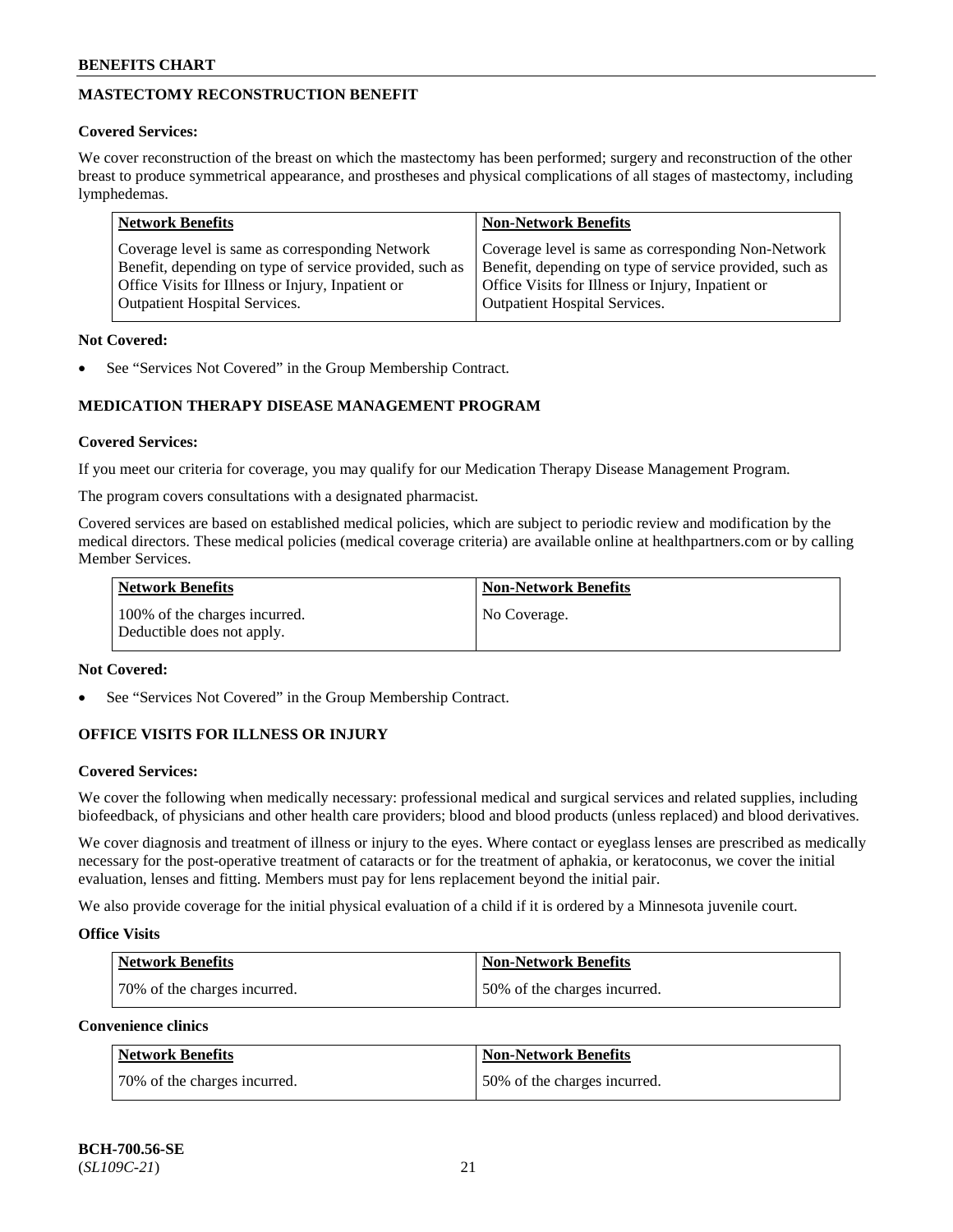### **Scheduled telephone visits**

| <b>Network Benefits</b>      | <b>Non-Network Benefits</b>  |
|------------------------------|------------------------------|
| 70% of the charges incurred. | 50% of the charges incurred. |

### **E-visits**

## **Access to online care through virtuwell at [virtuwell.com](https://www.virtuwell.com/)**

| <b>Network Benefits</b>       | <b>Non-Network Benefits</b> |
|-------------------------------|-----------------------------|
| 100% of the charges incurred. | Not Applicable.             |

### **All other E-visits**

| Network Benefits              | <b>Non-Network Benefits</b>  |
|-------------------------------|------------------------------|
| 170% of the charges incurred. | 50% of the charges incurred. |

## **Injections administered in a physician's office, other than immunizations**

### **Allergy injections**

| Network Benefits             | <b>Non-Network Benefits</b>  |
|------------------------------|------------------------------|
| 70% of the charges incurred. | 50% of the charges incurred. |

### **All other injections**

| Network Benefits             | <b>Non-Network Benefits</b>  |
|------------------------------|------------------------------|
| 70% of the charges incurred. | 50% of the charges incurred. |

### **Not Covered:**

- Court ordered treatment, except as described in this Benefits Chart under "Mental Health Services" and "Office Visits for Illness or Injury" or as otherwise required by law.
- See "Services Not Covered" in the Group Membership Contract.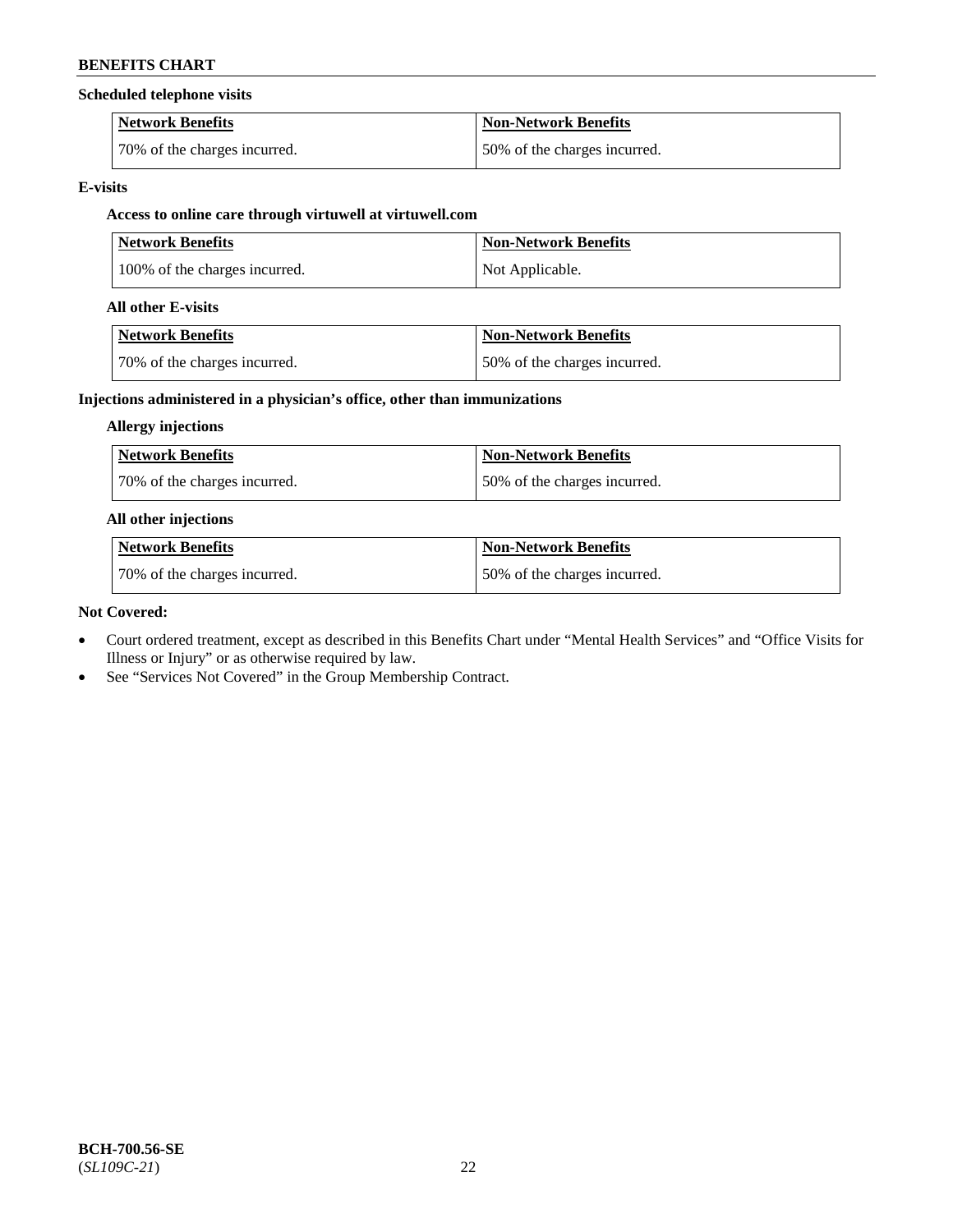## **PEDIATRIC AUTOIMMUNE NEUROPSYCHIATRIC DISORDERS ASSOCIATED WITH STREPTOCOCCAL INFECTIONS (PANDAS) AND PEDIATRIC ACUTE-ONSET NEUROPSYCHIATRIC SYNDROME (PANS) TREATMENT**

### **Definitions:**

**Pediatric acute-onset neuropsychiatric syndrome.** This means a class of acute-onset obsessive compulsive or tic disorders or other behavioral changes presenting in children and adolescents that are not otherwise explained by another known neurologic or medical disorder.

**Pediatric autoimmune neuropsychiatric disorders associated with streptococcal infections.** This means a condition in which a streptococcal infection in a child or adolescent causes the abrupt onset of clinically significant obsessions, compulsions, tics, or other neuropsychiatric symptoms or behavioral changes, or a relapsing and remitting course of symptom severity.

#### **Covered Services:**

We cover treatment for pediatric autoimmune neuropsychiatric disorders associated with streptococcal infections (PANDAS) and for treatment for pediatric acute-onset neuropsychiatric syndrome (PANS). Treatments that must be covered under this section must be recommended by the member's licensed health care professional and include but are not limited to antibiotics, medication and behavioral therapies to manage neuropsychiatric symptoms, plasma exchange, and immunoglobulin.

| <b>Network Benefits</b>                                 | <b>Non-Network Benefits</b>                             |
|---------------------------------------------------------|---------------------------------------------------------|
| Coverage level is same as corresponding Network         | Coverage level is same as corresponding Non-Network     |
| Benefit, depending on type of service provided, such as | Benefit, depending on type of service provided, such as |
| Office Visits for Illness or Injury, Inpatient or       | Office Visits for Illness or Injury, Inpatient or       |
| <b>Outpatient Hospital Services.</b>                    | <b>Outpatient Hospital Services.</b>                    |

### **Not Covered:**

See "Services Not Covered" in the Group Membership Contract.

## **PEDIATRIC EYEWEAR**

#### **Covered Services:**

We cover pediatric eyewear for children, subject to our medical coverage criteria. This provision will continue until the end of the month in which the child turns age 19. These medical policies (medical coverage criteria) are available by calling Member Services or logging on to your "*my*HealthPartners" account at [healthpartners.com.](https://www.healthpartners.com/hp/index.html)

| Network Benefits             | Non-Network Benefits |
|------------------------------|----------------------|
| 70% of the charges incurred. | No Coverage.         |

Limited to one pair of eyeglasses (lenses and frames) or one pair of contact lenses per benefit year.

#### **Not Covered:**

- Replacement of eyeglasses or contact lenses due to loss or theft.
- See "Services Not Covered" in the Group Membership Contract.

## **PHYSICAL THERAPY, OCCUPATIONAL THERAPY AND SPEECH THERAPY**

#### **Covered Services:**

We cover the following physical therapy, occupational therapy and speech therapy services:

- rehabilitative care to correct the effects of illness or injury;
- habilitative care rendered for congenital, developmental or medical conditions which have significantly limited the successful initiation of normal speech and normal motor development.

Massage therapy which is performed in conjunction with other treatment/modalities by a physical occupational therapist, is part of a prescribed treatment plan and is not billed separately is covered.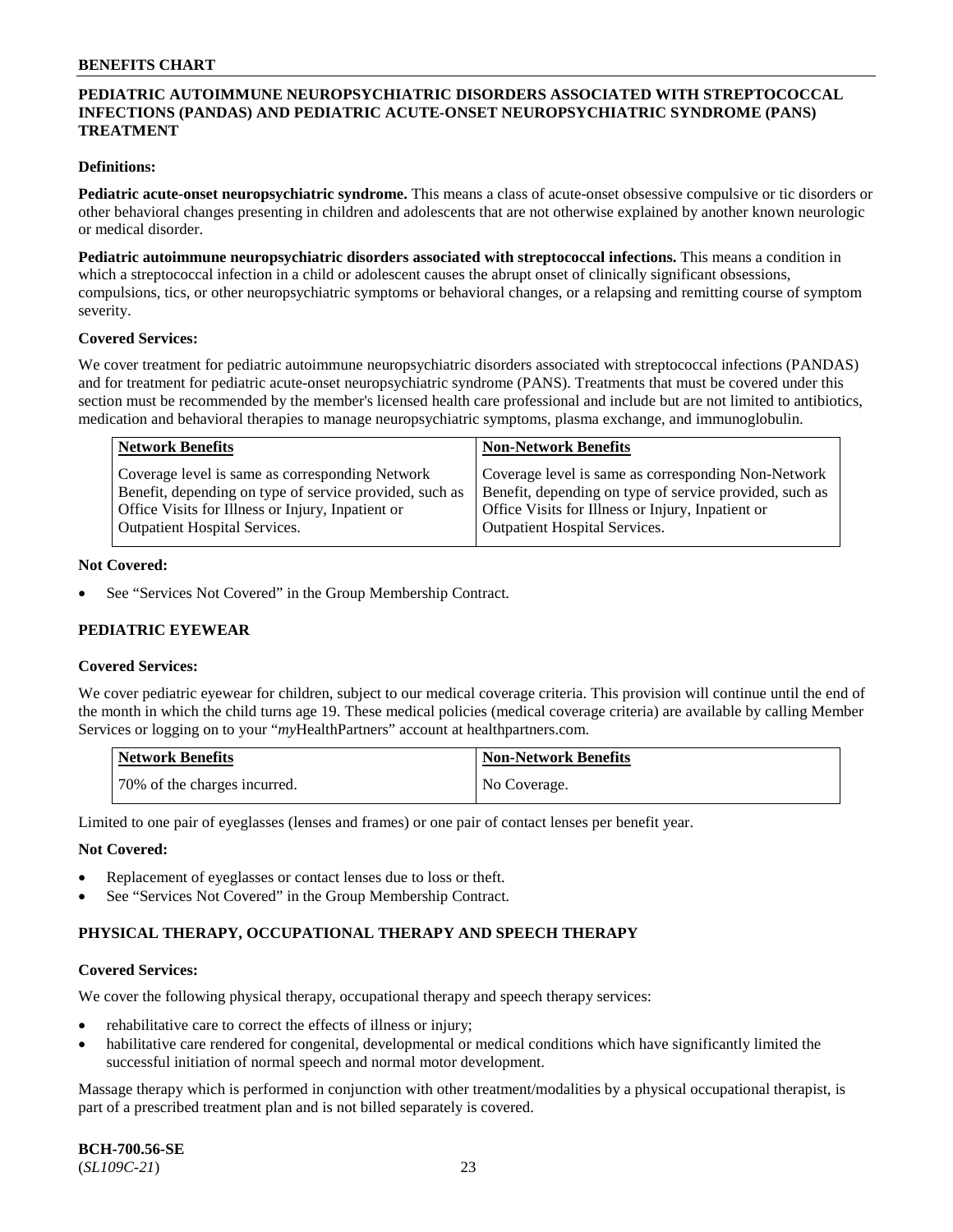We cover services provided in a clinic. We also cover physical therapy provided in an outpatient hospital facility. To see the benefit level for inpatient hospital or skilled nursing facility services, see benefits under Inpatient Hospital and Skilled Nursing Facility Services.

## **Rehabilitative Care**

| <b>Network Benefits</b>      | <b>Non-Network Benefits</b>                                                               |
|------------------------------|-------------------------------------------------------------------------------------------|
| 70% of the charges incurred. | 50% of the charges incurred.                                                              |
|                              | Physical and Occupational Therapy combined are<br>limited to 20 visits per calendar year. |
|                              | Speech Therapy is limited to 20 visits per calendar year.                                 |

## **Habilitative Care**

| <b>Network Benefits</b>      | <b>Non-Network Benefits</b>                                                                       |
|------------------------------|---------------------------------------------------------------------------------------------------|
| 70% of the charges incurred. | 50% of the charges incurred.                                                                      |
|                              | Physical, Occupational and Speech Therapy combined<br>are limited to 20 visits per calendar year. |

### **Not Covered:**

- Massage therapy for the purpose of comfort or convenience of the member.
- See "Services Not Covered" in the Group Membership Contract.

## **PORT WINE STAIN REMOVAL SERVICES**

### **Covered Services:**

We cover port wine stain removal services.

| <b>Network Benefits</b>                                | <b>Non-Network Benefits</b>                                  |
|--------------------------------------------------------|--------------------------------------------------------------|
| Coverage level is same as corresponding Network        | Coverage level is same as corresponding Non-Network          |
| Benefit, depending on type of service provided such as | Benefit, depending on type of service provided, such as      |
| Office Visits for Illness or Injury, Inpatient or      | Office Visits for Illness or Injury, Inpatient or Outpatient |
| <b>Outpatient Hospital Services.</b>                   | <b>Hospital Services.</b>                                    |

## **Not Covered:**

• See "Services Not Covered" in the Group Membership Contract.

## **PRESCRIPTION DRUG SERVICES**

## **Covered Services:**

We cover prescription drugs and medications that can be self-administered or are administered in a physician's office. We cover off-label use of formulary drugs to treat cancer if the drug is recognized for the treatment of cancer in any authoritative compendia used by the Medicare program.

We cover orally administered anticancer drugs at the applicable benefit level under outpatient drugs below. We are in compliance with Minnesota Statute 62A.3075 because we do not cover orally administered anticancer drugs under our specialty drug benefit.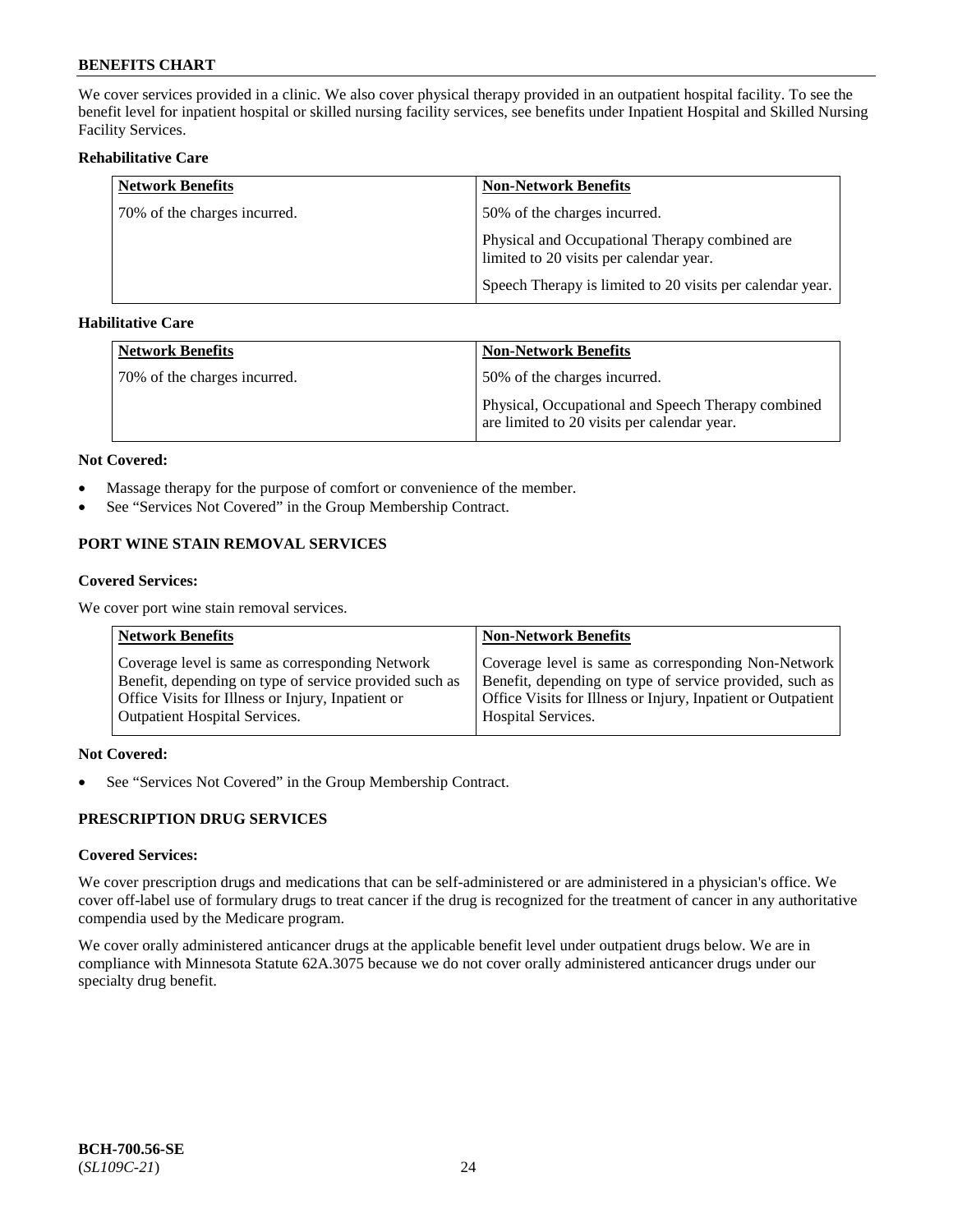We will refill a prescription for eye drops covered under this Benefits Chart if the member requests a refill and original prescription specified that additional quantities would be needed, providing the refill request does not exceed the quantities needed, and the following conditions are met:

- If the member requests a 30-day refill supply, the request must be made between 21 and 30 days of the later of (a) the original date that the prescription was distributed to the member or (b) the date that the most recent refill was distributed to the member; or
- If the member requests a 90-day refill supply, the request must be made between 75 and 90 days of the later of (a) the original date that the prescription was distributed to the member or (b) the date that the most recent refill was distributed to the member.

A licensed pharmacist may prescribe and dispense self-administered hormonal contraceptives, nicotine replacement medications, and opiate antagonists for the treatment of an acute opiate overdose in accordance with section 151.37, subdivision 14, 15, or 16, under the same terms of coverage that would apply had the prescription drug been prescribed by a licensed physician, physician assistant, or advanced practice nurse practitioner. If the plan excludes coverage for selfadministered hormonal contraceptives, they will not be covered under this provision.

### **For Network Benefits, drugs and medications must be part of the formulary and obtained at a Network Pharmacy.**

### **For Non-Network Benefits, drugs and medications must be part of the formulary.**

**See the Formulary definition for information on the Formulary Exception Process available to you.**

### **Outpatient drugs (except as specified below)**

### **Drugs on the Preventive Drug List**

| <b>Network Benefits</b>                                                                                                                            | <b>Non-Network Benefits</b>  |
|----------------------------------------------------------------------------------------------------------------------------------------------------|------------------------------|
| Generic formulary drugs from the Preventive Drug List<br>are covered at 100% of the charges incurred.<br>Deductible does not apply.                | 50% of the charges incurred. |
| Brand name formulary drugs from the Preventive Drug<br>List are covered at 100% of the charges incurred,<br>subject to a member copayment of \$60. |                              |
| In no event will your cost for a formulary insulin drug<br>exceed \$25.                                                                            |                              |
| Deductible does not apply.                                                                                                                         |                              |

#### **All other drugs**

| Network Benefits                                                                                | <b>Non-Network Benefits</b>  |
|-------------------------------------------------------------------------------------------------|------------------------------|
| All other formulary drugs are covered at 70% of the<br>charges incurred.<br>Deductible applies. | 50% of the charges incurred. |

**Cost-Sharing Limits for Insulin:** We are required to limit your cost-sharing on prescription insulin to no more than the net price of the prescription insulin drug. This requirement applies at the point of sale, including deductible payments and the costsharing amounts charged once the deductible is met.

**Cost-sharing.** This means a deductible payment, copayment, or coinsurance amount that you must pay for covered prescription insulin in accordance with the terms and conditions of this health plan.

**Net price.** This means our cost for prescription insulin, including any rebates or discounts received by or accrued directly or indirectly to us from a drug manufacturer or pharmacy benefit manager.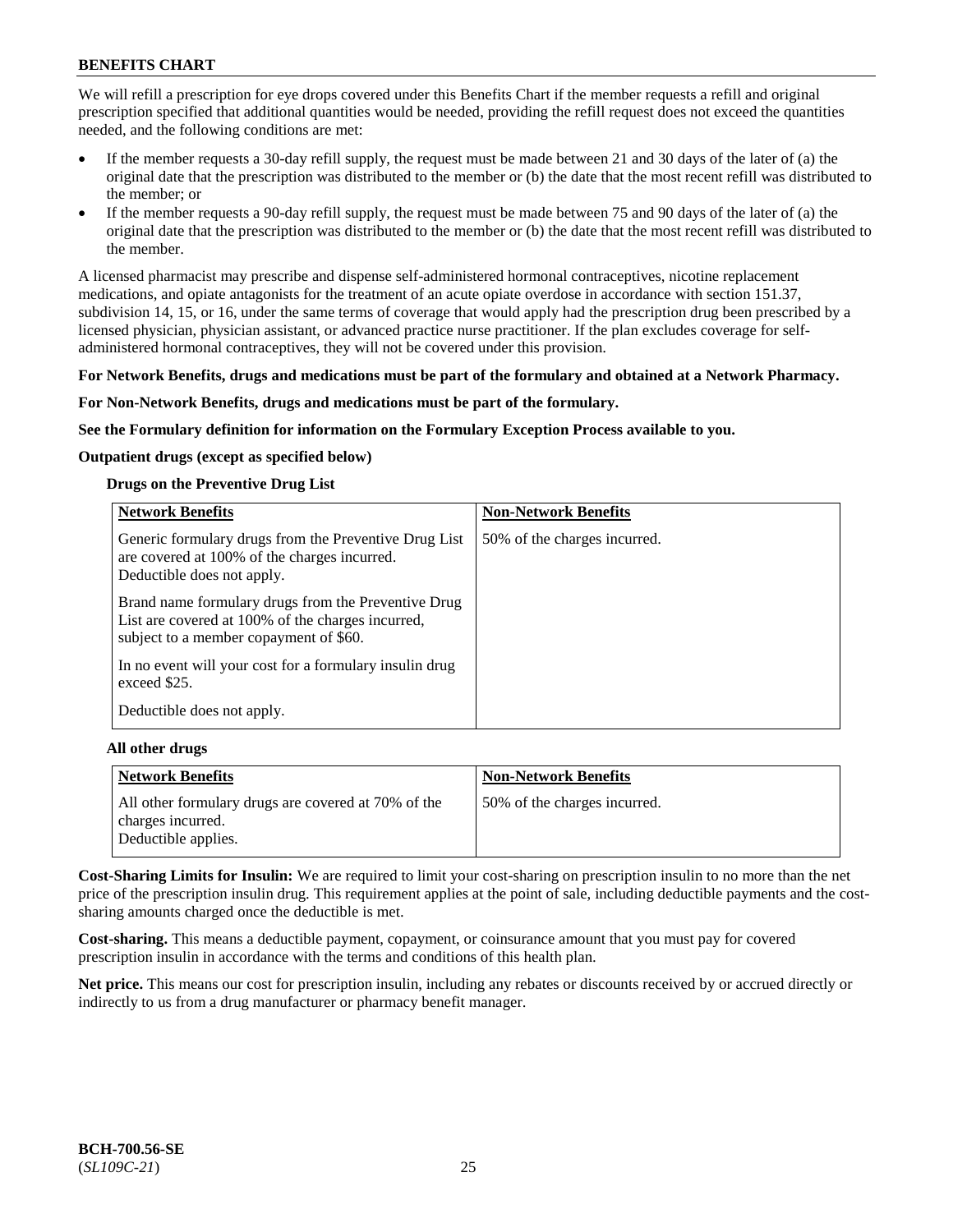## **Mail order drugs**

| <b>Network Benefits</b>                                                                                                                                                                   | <b>Non-Network Benefits</b>           |
|-------------------------------------------------------------------------------------------------------------------------------------------------------------------------------------------|---------------------------------------|
| For your convenience, you may also get up to a 93-day<br>supply of outpatient formulary prescription drugs that<br>can be self-administered through the designated mail<br>order service. | See Network Mail Order Drugs benefit. |
| New prescriptions to treat certain chronic conditions<br>and trial drugs will be limited to quantity limits<br>described at the end of this section.                                      |                                       |
| Specialty Drugs are not available through the mail order<br>service.                                                                                                                      |                                       |

## **Tobacco cessation drugs are covered for all FDA – approved tobacco cessation drugs for a minimum of 90 days**

| Network Benefits                                            | <b>Non-Network Benefits</b>  |
|-------------------------------------------------------------|------------------------------|
| 100% of the charges incurred.<br>Deductible does not apply. | 50% of the charges incurred. |

### **Specialty Drugs that are self-administered**

| <b>Network Benefits</b>                                                                                                                    | <b>Non-Network Benefits</b> |
|--------------------------------------------------------------------------------------------------------------------------------------------|-----------------------------|
| 70% of the charges incurred.                                                                                                               | No Coverage.                |
| For Network Benefits, specialty drugs are limited to<br>drugs on the specialty drug list and must be obtained<br>from a designated vendor. |                             |

### **Drugs for the treatment of growth deficiency**

| <b>Network Benefits</b>                                                                                                                            | <b>Non-Network Benefits</b>  |
|----------------------------------------------------------------------------------------------------------------------------------------------------|------------------------------|
| 70% of the charges incurred.                                                                                                                       | 50% of the charges incurred. |
| For Network Benefits, growth deficiency drugs are<br>limited to drugs on the specialty drug list and must be<br>obtained from a designated vendor. |                              |

#### **Contraceptive drugs**

| <b>Network Benefits</b>                                                                                                                                        | <b>Non-Network Benefits</b>  |
|----------------------------------------------------------------------------------------------------------------------------------------------------------------|------------------------------|
| 100% of the charges incurred for formulary drugs.<br>Deductible does not apply.                                                                                | 50% of the charges incurred. |
| If a physician requests that a non-formulary<br>contraceptive drug be dispensed as written the drug will<br>be covered at 100%, not subject to the deductible. |                              |

#### **Limitations:**

- Certain drugs may require prior authorization as indicated on the formulary. HealthPartners may require prior authorization for the drug and also the site where the drug will be provided. Certain drugs are subject to our utilization review process and quantity limits, as indicated on our formulary.
- Certain non-formulary drugs require prior authorization. In addition, certain drugs may be subject to any quantity limits applied as part of our trial program.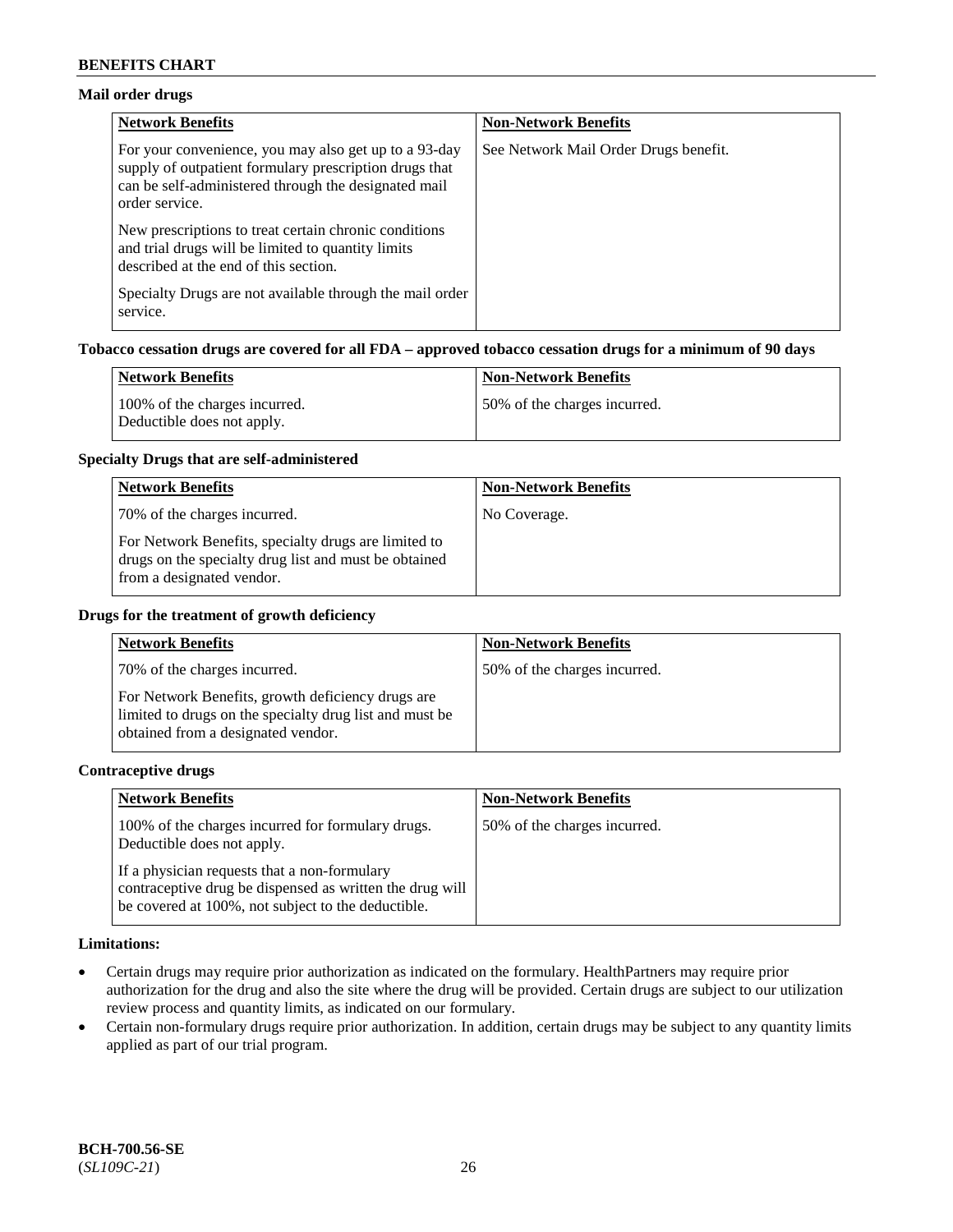- If a member requests a brand name drug when there is a generic equivalent, the brand name drug will be covered up to the charge that would apply to the generic drug, minus any required copayment. If a physician requests that a brand name drug be dispensed as written, and we determine the brand name drug is medically necessary, the drug will be paid at the Outpatient Drugs benefit.
- We may require members to try over-the-counter (OTC) drug alternatives before approving more costly formulary prescription drugs.
- Unless otherwise specified in the "Prescription Drug Services" section, you may receive up to a 31-day supply per prescription.
- A 93-day supply will be covered and dispensed only at pharmacies that participate in our extended day supply program
- New prescriptions to treat certain chronic conditions are limited to a 31-day supply.
- No more than a 31-day supply of Specialty Drugs will be covered and dispensed at a time, unless it's a manufacturer supplied drug that cannot be split that supplies the member with more than a 31-day supply.
- The member copayment for a drug will not exceed the cost of the drug.
- If a member copayment is required, you must pay one member copayment for each 31-day supply, or portion thereof.

### **Not Covered:**

- Replacement of prescription drugs, medications, equipment and supplies due to loss, damage or theft.
- Nonprescription (over the counter) drugs or medications, including, but not limited to, vitamins, supplements, homeopathic remedies, and non-FDA approved drugs unless listed on the formulary and prescribed by a physician or legally authorized health care provider under applicable state and federal law. We cover off-label use of drugs to treat cancer as specified in the "Prescription Drug Services" section of this Benefits Chart. This exclusion does not include over-the-counter contraceptives for women as allowed under the Affordable Care Act when the member obtains a prescription for the item. In addition, if the member obtains a prescription, this exclusion does not include aspirin to prevent cardiovascular disease for men and women of certain ages; folic acid supplements for women who may become pregnant; fluoride chemoprevention supplements for children without fluoride in their water source; and iron supplements for children ages 6-12 who are at risk of anemia.
- Drugs on the Excluded Drug List. The Excluded Drug List includes select drugs within a therapy class that are not eligible for coverage. This includes drugs that may be excluded for certain indications. However, you may request coverage for a drug on the Excluded Drug List by requesting an exception to the formulary under the formulary exception process described in the definition of formulary in this Benefits Chart. The Excluded Drug List is available at [healthpartners.com](http://www.healthpartners.com/)
- Drugs that are newly approved by the FDA until they are reviewed and approved by HealthPartners Pharmacy and Therapeutics Committee. However, you may request coverage for a drug that is newly approved by the FDA by requesting an exception to the formulary under the formulary exception process described in the definition of formulary in the Benefits Chart.
- All drugs used for sexual dysfunction.
- All drugs for the treatment of infertility.
- Medical cannabis.
- Medical devices approved by the FDA will not be covered under the "Prescription Drug Services" section unless they are on our formulary. Covered medical devices are generally submitted and reimbursed under your medical benefits.
- See "Services Not Covered" in the Group Membership Contract.

#### **PREVENTIVE SERVICES**

#### **Applicable Definitions:**

**Routine Preventive Services** are routine healthcare services that include screenings, check-ups and counseling to prevent illness, disease or other health problems before symptoms occur.

**Diagnostic Services** are services to help a provider understand your symptoms, diagnose illness and decide what treatment may be needed. They may be the same services that are listed as preventive services, but they are being used as diagnostic services. Your provider will determine if these services are preventive or diagnostic. These services are not preventive if received as part of a visit to diagnose, manage or maintain an acute or chronic medical condition, illness or injury. When that occurs, unless otherwise indicated below, standard deductibles, copayments or coinsurance apply.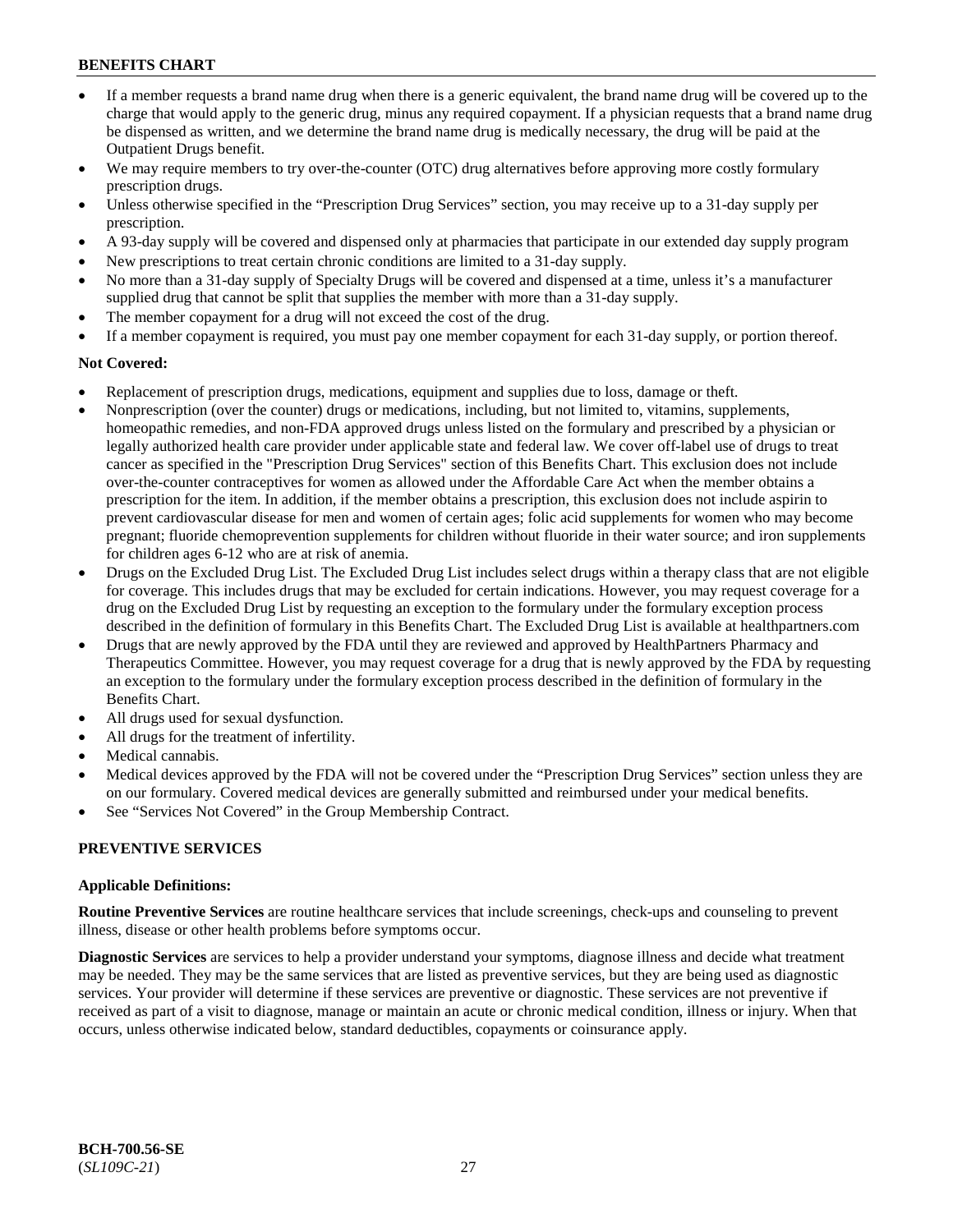## **Covered Services:**

We cover preventive services that meet any of the requirements under the Affordable Care Act (ACA) shown in the bulleted items below. These preventive services are covered at 100% under the network benefits with no deductible, copayments or coinsurance. (If a preventive service is not required by the ACA and it is covered at a lower benefit level or if a group qualifies for an exemption or accommodation for certain benefits under the ACA, it will be specified below). Preventive benefits mandated under the ACA are subject to periodic review and modification. Changes would be effective in accordance with the federal rules. Preventive services mandated by the ACA include:

- Evidence-based items or services that have in effect a rating of A or B in the current recommendations of the United States Preventive Services Task Force with respect to the individual;
- Immunizations for routine use in children, adolescents, and adults that have in effect a recommendation from the Advisory Committee on Immunization Practices of the Centers for Disease Control and Prevention with respect to the individual;
- With respect to infants, children, and adolescents, evidence-informed preventive care and screenings provided for in comprehensive guidelines supported by the Health Resources and Services Administration; and
- With respect to women, preventive care and screenings provided for in comprehensive guidelines supported by the Health Resources and Services Administration.

Covered services are based on established medical policies, which are subject to periodic review and modification by the medical or dental directors. These medical policies (medical coverage criteria) are available by calling Member Services, or logging on to your "*my*HealthPartners" account at [healthpartners.com.](http://www.healthpartners.com/)

A complete list of preventive care services recommended under the U.S. Preventive Task Force (USPSTF) is available online at [uspreventiveservicestaskforce.org/Page/Name/uspstf-a-and-b-recommendations.](https://www.uspreventiveservicestaskforce.org/Page/Name/uspstf-a-and-b-recommendations-by-date/)

HHS: [healthcare.gov/coverage/preventive-care-benefits](https://www.healthcare.gov/coverage/preventive-care-benefits/)

CDC: [cdc.gov/vaccines/schedules/index.html](https://www.cdc.gov/vaccines/schedules/index.html)

## **ACA and state mandated preventive services are covered as follows:**

**Routine health exams and periodic health assessments.** A physician or health care provider will counsel you as to how often health assessments are needed based on age, sex and health status. This includes screening for tobacco use, at least two tobacco cessation attempts per year (for those who use tobacco products), all FDA approved tobacco cessation medications including over-the-counter drugs (as shown in the "Prescription Drug Services" Section) and at least four counseling sessions of at least ten minutes each for tobacco cessation.

| Network Benefits                                            | <b>Non-Network Benefits</b>  |
|-------------------------------------------------------------|------------------------------|
| 100% of the charges incurred.<br>Deductible does not apply. | 50% of the charges incurred. |

**Child health supervision services**. This includes pediatric preventive services, such as fluoride chemoprevention for children without fluoride in their water source, newborn screenings, appropriate immunizations, developmental assessments and laboratory services appropriate to the age of the child from birth to 72 months, and appropriate immunizations until the end of the month in which the child turns 19, as defined by the Standards of Child Health Care issued by the American Academy of Pediatrics. We cover at least five child health supervision visits from birth to 12 months, three child health supervision visits from 12 months to 24 months, once a year from 24 months to 72 months.

| <b>Network Benefits</b>                                     | <b>Non-Network Benefits</b>  |
|-------------------------------------------------------------|------------------------------|
| 100% of the charges incurred.<br>Deductible does not apply. | 50% of the charges incurred. |

**Routine prenatal care and exams.** This includes the comprehensive package of medical and psychosocial support provided throughout a pregnancy, including risk assessment, serial surveillance, prenatal education, and use of specialized skills and technology when needed, as defined by Standards for Obstetric-Gynecologic Services issued by the American College of Obstetricians and Gynecologists.

| Network Benefits                                            | <b>Non-Network Benefits</b>  |
|-------------------------------------------------------------|------------------------------|
| 100% of the charges incurred.<br>Deductible does not apply. | 50% of the charges incurred. |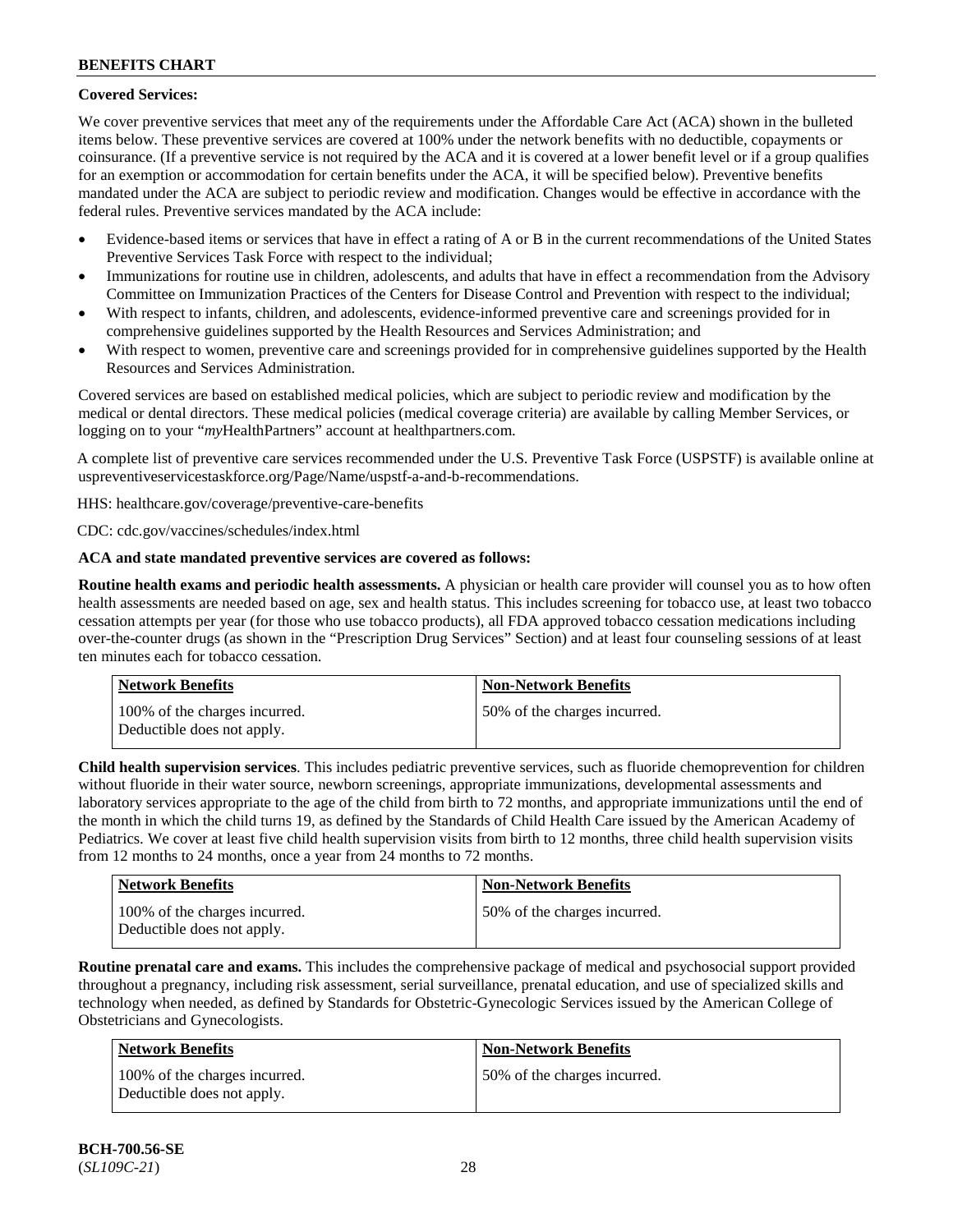**Routine postnatal care.** This includes health exams, assessments, education and counseling relating to the period immediately after childbirth

| Network Benefits                                            | <b>Non-Network Benefits</b>  |
|-------------------------------------------------------------|------------------------------|
| 100% of the charges incurred.<br>Deductible does not apply. | 50% of the charges incurred. |

**Routine screening procedures for cancer.** This includes colorectal screening or other cancer screenings recommended by the USPSTF with an A or B rating. Women's preventive health services below describes additional routine screening procedures for cancer.

| <b>Network Benefits</b>                                     | <b>Non-Network Benefits</b>  |
|-------------------------------------------------------------|------------------------------|
| 100% of the charges incurred.<br>Deductible does not apply. | 50% of the charges incurred. |

**Professional voluntary family planning services.** This includes services to prevent or delay a pregnancy, including counseling and education. Services must be provided by a licensed provider.

| Network Benefits                                            | <b>Non-Network Benefits</b> |
|-------------------------------------------------------------|-----------------------------|
| 100% of the charges incurred.<br>Deductible does not apply. | See Network Benefits.       |

## **Adult immunizations**

| <b>Network Benefits</b>                                     | <b>Non-Network Benefits</b>  |
|-------------------------------------------------------------|------------------------------|
| 100% of the charges incurred.<br>Deductible does not apply. | 50% of the charges incurred. |

**Women's preventive services.**This includes mammograms\*, screenings for cervical cancer (pap smears), breast pumps, human papillomavirus (HPV) testing; counseling for sexually transmitted infections, counseling and screening for human immunodeficiency virus (HIV), and all FDA approved contraceptive methods as prescribed by a doctor, sterilization procedures, education and counseling (see the "Prescription Drug Services" section for coverage of oral contraceptive drugs). For women whose family history is associated with an increased risk for BRCA1 or BRCA2 gene mutations, we cover genetic counseling and BRCA screening without cost sharing, if appropriate and as determined by a physician

**\***Preventive mammogram screening includes digital breast tomosynthesis (3D mammograms) for members at risk for breast cancer.

"At risk for breast cancer" means: (1) having a family history with one or more first- or second-degree relatives with breast cancer; (2) testing positive for BRCA1 or BRCA2 mutations; (3) having heterogeneously dense breasts or extremely dense breasts based on the Breast Imaging Reporting and Data System established by the American College of Radiology; or (4) having a previous diagnosis of breast cancer.

| <b>Network Benefits</b>                                     | <b>Non-Network Benefits</b>  |
|-------------------------------------------------------------|------------------------------|
| 100% of the charges incurred.<br>Deductible does not apply. | 50% of the charges incurred. |

**Obesity screening and management.** We cover obesity screening and counseling for all ages during a routine preventive care exam. If you are age 18 or older and have a body mass index of 30 or more, we also cover intensive obesity management to help you lose weight. Your primary care doctor can coordinate these services.

| <b>Network Benefits</b>                                     | <b>Non-Network Benefits</b>  |
|-------------------------------------------------------------|------------------------------|
| 100% of the charges incurred.<br>Deductible does not apply. | 50% of the charges incurred. |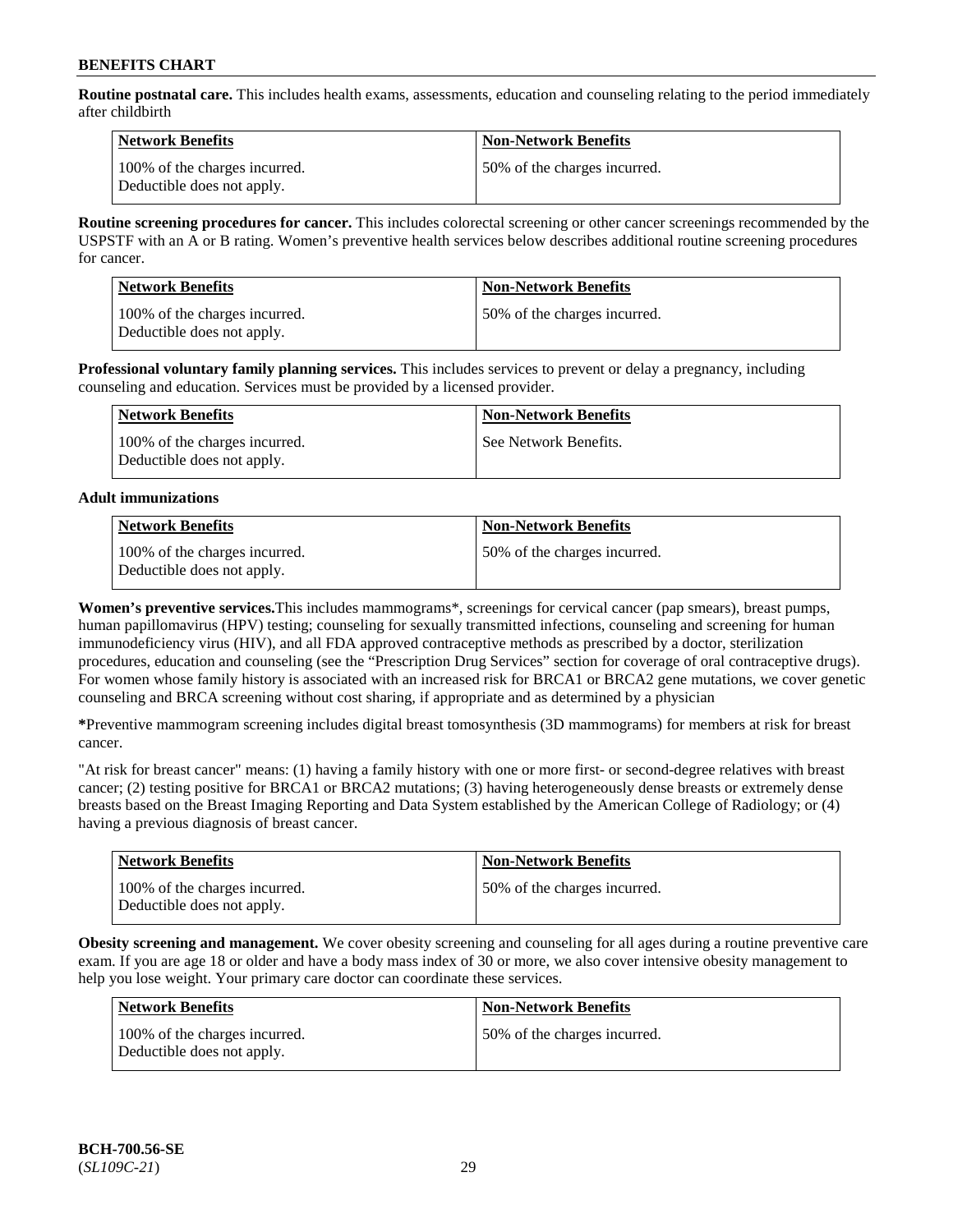**Preventive Medications.** We cover preventive medications currently recommended by USPSTF with an A or B rating if they are prescribed by your medical provider and they are listed on our formulary. Preventive medications are subject to periodic review and modification. Changes would be effective in accordance with the federal rules and reflected in our current medical coverage criteria for preventive care services.

| Network Benefits                                            | Non-Network Benefits         |
|-------------------------------------------------------------|------------------------------|
| 100% of the charges incurred.<br>Deductible does not apply. | 50% of the charges incurred. |

## **In addition to any ACA or state mandated preventive services referenced above, we cover the following eligible services:**

#### **Routine eye and hearing exams**

| <b>Network Benefits</b>                                     | <b>Non-Network Benefits</b>  |
|-------------------------------------------------------------|------------------------------|
| 100% of the charges incurred.<br>Deductible does not apply. | 50% of the charges incurred. |

**Ovarian cancer surveillance tests for women who are at risk.** "At risk for ovarian cancer" means (1) having a family history that includes any of the following: one or more first-degree or second-degree relatives with ovarian cancer, clusters of female relatives with breast cancer or nonpolyposis colorectal cancer; or (2) testing positive for BRCA1 or BRCA2 mutations. "Surveillance tests for ovarian cancer" means annual screening using: CA-125 serum tumor marker testing, transvaginal ultrasound, pelvic examination or other proven ovarian cancer screening tests currently being evaluated by the federal Food and Drug Administration or by the National Cancer Institute.

| <b>Network Benefits</b>                              | <b>Non-Network Benefits</b>                             |
|------------------------------------------------------|---------------------------------------------------------|
| Coverage level is same as corresponding Network      | Coverage level is same as corresponding Non-Network     |
| Benefit, depending on type of service provided, such | Benefit, depending on type of service provided, such as |
| as Diagnostic Imaging Services, Laboratory Services  | Diagnostic Imaging Services, Laboratory Services        |
| Office Visits for Illness or Injury or Preventive    | Office Visits for Illness or Injury or Preventive       |
| Services.                                            | Services.                                               |

**Peak flow meters for members diagnosed with asthma.** Must be prescribed by a licensed provider.

| <b>Network Benefits</b>                                     | <b>Non-Network Benefits</b>  |
|-------------------------------------------------------------|------------------------------|
| 100% of the charges incurred.<br>Deductible does not apply. | 50% of the charges incurred. |

**Glucose meters prescribed by a licensed provider** (other than continuous glucose monitoring systems which are covered under the section "Durable Medical Equipment, Prosthetics, Orthotics and Supplies")

| <b>Network Benefits</b>                                                                        | <b>Non-Network Benefits</b>  |
|------------------------------------------------------------------------------------------------|------------------------------|
| 100% of the charges incurred.<br>Deductible does not apply.                                    | 50% of the charges incurred. |
| Glucose meters are limited to meters on the formulary<br>and must be obtained from a pharmacy. |                              |

#### **Retinopathy screening for members diagnosed with diabetes**

| <b>Network Benefits</b>                                     | <b>Non-Network Benefits</b>  |
|-------------------------------------------------------------|------------------------------|
| 100% of the charges incurred.<br>Deductible does not apply. | 50% of the charges incurred. |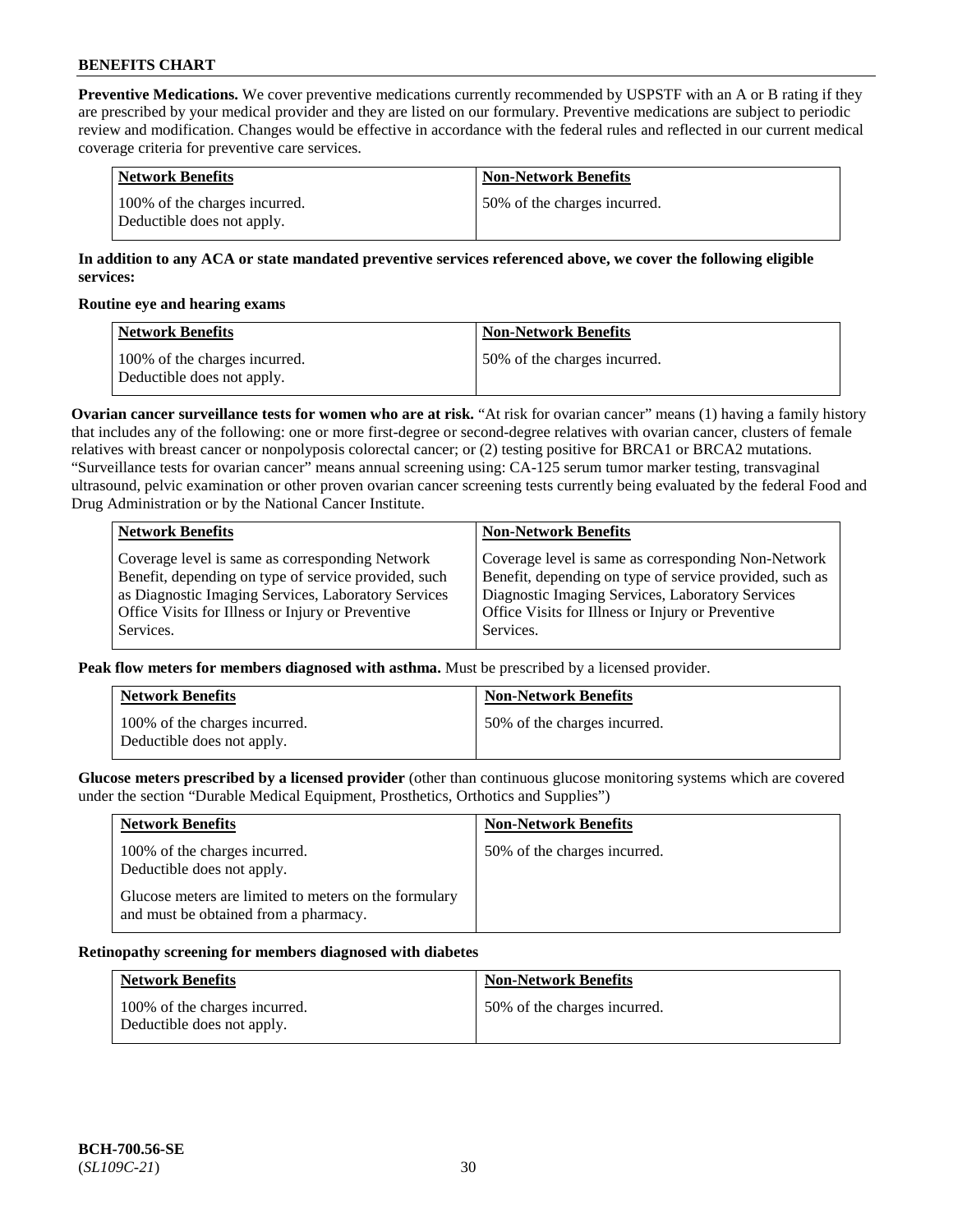## **Hemoglobin A1C testing for members diagnosed with diabetes**

| <b>Network Benefits</b>                                     | <b>Non-Network Benefits</b>  |
|-------------------------------------------------------------|------------------------------|
| 100% of the charges incurred.<br>Deductible does not apply. | 50% of the charges incurred. |

### **International Normalized Ratio (INR) testing for members diagnosed with liver disease and/or bleeding disorders**

| <b>Network Benefits</b>                                     | <b>Non-Network Benefits</b>  |
|-------------------------------------------------------------|------------------------------|
| 100% of the charges incurred.<br>Deductible does not apply. | 50% of the charges incurred. |

### **Low-density Lipoprotein (LDL) testing for members diagnosed with heart disease**

| <b>Network Benefits</b>                                     | <b>Non-Network Benefits</b>  |
|-------------------------------------------------------------|------------------------------|
| 100% of the charges incurred.<br>Deductible does not apply. | 50% of the charges incurred. |

#### **Limitations:**

• Services are not preventive if received as part of a visit to diagnose, manage or maintain an acute or chronic medical condition, illness or injury. When that occurs, unless otherwise indicated above, standard deductibles, copayments or coinsurance apply.

### **Not Covered:**

See "Services Not Covered" in the Group Membership Contract.

## **SPECIFIED NON-NETWORK SERVICES**

#### **Covered Services:**

We cover the following services when you elect to receive them from a non-network provider, at the same level of coverage we provide when you elect to receive the services from a network provider:

- Voluntary family planning of the conception and bearing of children.
- The provider visit(s) and test(s) necessary to make a diagnosis of infertility.
- Testing and treatment of sexually transmitted diseases (other than HIV).
- Testing for AIDS or other HIV-related conditions.

| <b>Network Benefits</b>                                                                                                                            | <b>Non-Network Benefits</b>                    |
|----------------------------------------------------------------------------------------------------------------------------------------------------|------------------------------------------------|
| Coverage level is same as corresponding Network<br>Benefit, depending on type of service provided, such as<br>Office Visits for Illness or Injury. | See Network Benefits for the services covered. |

#### **Not Covered:**

• See "Services Not Covered" in the Group Membership Contract.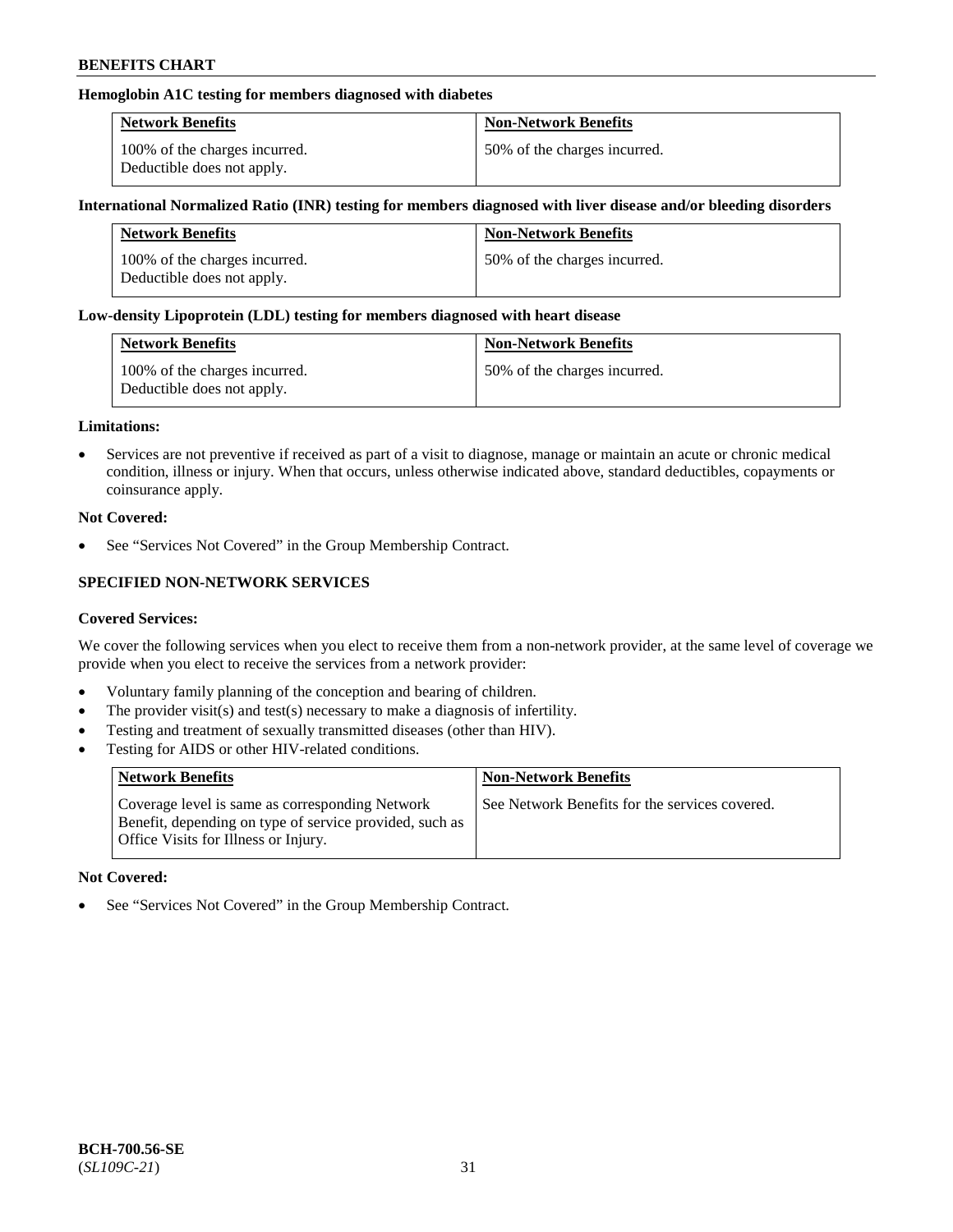## **TELEMEDICINE BENEFIT**

### **Covered Services:**

Telemedicine services are covered under this Benefits Chart, subject to our medical criteria.

| <b>Network Benefits</b>                                | <b>Non-Network Benefits</b>                            |
|--------------------------------------------------------|--------------------------------------------------------|
| Coverage level is same as corresponding Network        | Coverage level is same as corresponding Non-Network    |
| Benefit, depending upon type of service provided, such | Benefit, depending upon type of service provided, such |
| as Office Visits for Illness or Injury.                | as Office Visits for Illness or Injury.                |

### **Not Covered:**

See "Services Not Covered" in the Group Membership Contract.

## **TRANSPLANT SERVICES**

### **Applicable Definitions:**

**Autologous.** This is when the source of cells is from the individual's own marrow or stem cells.

**Allogeneic.** This is when the source of cells is from a related or unrelated donor's marrow or stem cells.

**Autologous Bone Marrow Transplant.** This is when the bone marrow is harvested from the individual and stored. The patient undergoes treatment which includes tumor ablation with high-dose chemotherapy and/or radiation. The bone marrow is reinfused (transplanted).

**Allogeneic Bone Marrow Transplant.** This is when the bone marrow is harvested from the related or unrelated donor and stored. The patient undergoes treatment which includes tumor ablation with high-dose chemotherapy and/or radiation. The bone marrow is reinfused (transplanted).

**Autologous/Allogeneic Stem Cell Support.** This is a treatment process that includes stem cell harvest from either bone marrow or peripheral blood, tumor ablation with high-dose chemotherapy and/or radiation, stem cell reinfusion, and related care. Autologous/allogeneic bone marrow transplantation and high dose chemotherapy with peripheral stem cell rescue/support are considered to be autologous/allogeneic stem cell support.

**Designated Transplant Center.** This is any health care provider, group or association of health care providers designated by us to provide services, supplies or drugs for specified transplants for our members.

**Transplant Services.** This is transplantation (including transplants) of the human organs or tissue listed below, including all related post-surgical treatment and drugs and multiple transplants for a related cause. Transplant services do not include other organ or tissue transplants or surgical implantation of mechanical devices functioning as a human organ, except surgical implantation of an FDA approved Ventricular Assist Device (VAD) or total artificial heart, functioning as a temporary bridge to heart transplantation.

Prior authorization is required prior to consultation to support coordination of care and benefits.

## **Covered Services:**

We cover eligible transplant services (as defined above) while you are covered under this Benefits Chart. Transplants that will be considered for coverage are limited to the following:

- Kidney transplants for end-stage disease.
- Cornea transplants for end-stage disease.
- Heart transplants for end-stage disease.
- Lung transplants or heart/lung transplants for: (1) primary pulmonary hypertension; (2) Eisenmenger's syndrome; (3) endstage pulmonary fibrosis; (4) alpha 1 antitrypsin disease; (5) cystic fibrosis; and (6) emphysema.
- Liver transplants for: (1) biliary atresia in children; (2) primary biliary cirrhosis; (3) post-acute viral infection (including hepatitis A, hepatitis B antigen e negative and hepatitis C) causing acute atrophy or post-necrotic cirrhosis; (4) primary sclerosing cholangitis; (5) alcoholic cirrhosis; and (6) hepatocellular carcinoma.